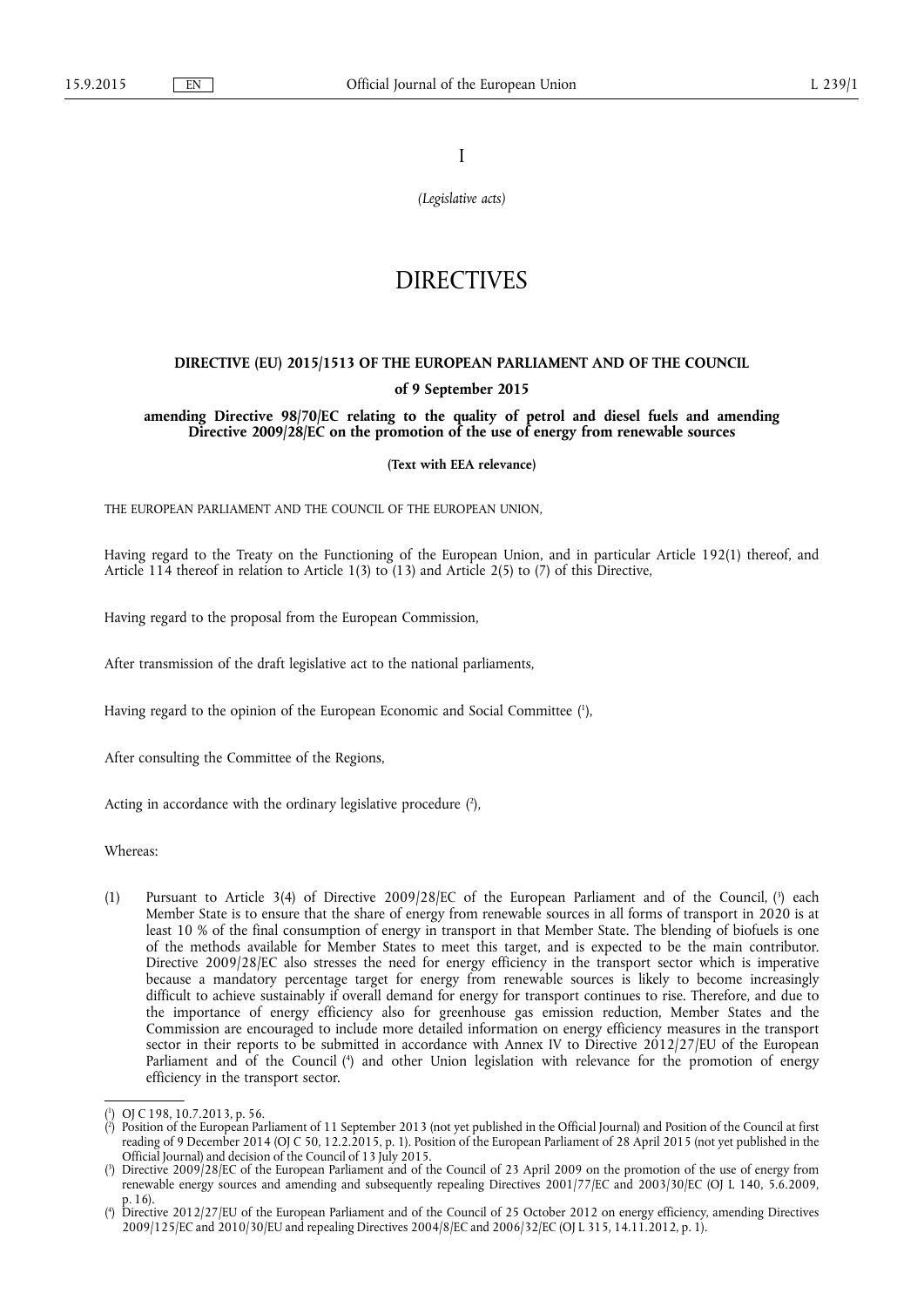- (2) In view of the Union's objective to further reduce greenhouse gas emissions and the significant contribution that road transport fuels make to those emissions, Member States are, pursuant to Article 7a(2) of Directive 98/70/EC of the European Parliament and of the Council ( 1 ), to require suppliers of fuel or energy to reduce by at least 6 % by 31 December 2020 the life cycle greenhouse gas emissions per unit of energy of fuels used in the Union by road vehicles, non-road mobile machinery, agricultural and forestry tractors and recreational craft when not at sea. The blending of biofuels is one of the methods available for fossil fuel suppliers to reduce the greenhouse gas intensity of the fossil fuels supplied.
- (3) Directive 2009/28/EC sets out sustainability criteria with which biofuels and bioliquids need to comply in order to be counted towards the targets in that Directive and to qualify for inclusion in public support schemes. The criteria include requirements on the minimum greenhouse gas emission savings that biofuels and bioliquids need to achieve compared to fossil fuels. Identical sustainability criteria for biofuels are set out in Directive 98/70/EC.
- (4) Where pasture or agricultural land previously destined for food and feed markets is diverted to biofuel production, the non-fuel demand will still need to be satisfied either through intensification of current production or by bringing non-agricultural land into production elsewhere. The latter case constitutes indirect land-use change and when it involves the conversion of land with high carbon stock it can lead to significant greenhouse gas emissions. Directives 98/70/EC and 2009/28/EC should therefore be amended to include provisions to address the impact of indirect land-use change given that current biofuels are mainly produced from crops grown on existing agricultural land. Those provisions should take due account of the need to protect investments already made.
- (5) Based on forecasts of biofuel demand provided by the Member States and estimates of indirect land-use change emissions for different biofuel feedstocks, it is likely that greenhouse gas emissions linked to indirect land-use change are significant, and could negate some or all of the greenhouse gas emission savings of individual biofuels. This is because almost the entire biofuel production in 2020 is expected to come from crops grown on land that could be used to satisfy food and feed markets. In order to reduce such emissions, it is appropriate to distinguish between crop groups such as oil crops, sugars and cereals and other starch-rich crops accordingly. Furthermore, it is necessary to encourage research in, and development of, new advanced biofuels that are not in competition with food crops, and to further study the impact of different crop groups on both direct and indirect land-use change.
- (6) With a view to avoiding the incentivisation of the deliberate increase in production of processing residues at the expense of the main product, the definition of processing residue should exclude residues resulting from a production process which has been deliberately modified for that purpose.
- (7) Liquid renewable fuels are likely to be required by the transport sector in order to reduce its greenhouse gas emissions. Advanced biofuels, such as those made from wastes and algae, provide high greenhouse gas emission savings with a low risk of causing indirect land-use change, and do not compete directly for agricultural land for the food and feed markets. It is appropriate, therefore, to encourage greater research in, and development and production of, such advanced biofuels as they are currently not commercially available in large quantities, in part due to competition for public subsidies with established food crop-based biofuel technologies.
- (8) It would be desirable to reach already by 2020 a significantly higher level of consumption of advanced biofuels in the Union compared to the current trajectories. Each Member State should promote the consumption of advanced biofuels and seek to attain a minimum level of consumption on their territory of advanced biofuels through setting a non-legally binding national target which it endeavours to achieve within the obligation of ensuring that the share of energy from renewable sources in all forms of transport in 2020 is at least 10 % of the final consumption of energy in transport in that Member State. Where available, Member States' plans for achieving their national targets should be published to increase transparency and predictability for the market.

<sup>(</sup> 1 ) Directive 98/70/EC of the European Parliament and of the Council of 13 October 1998 relating to the quality of petrol and diesel fuels and amending Council Directive 93/12/EEC (OJ L 350, 28.12.1998, p. 58).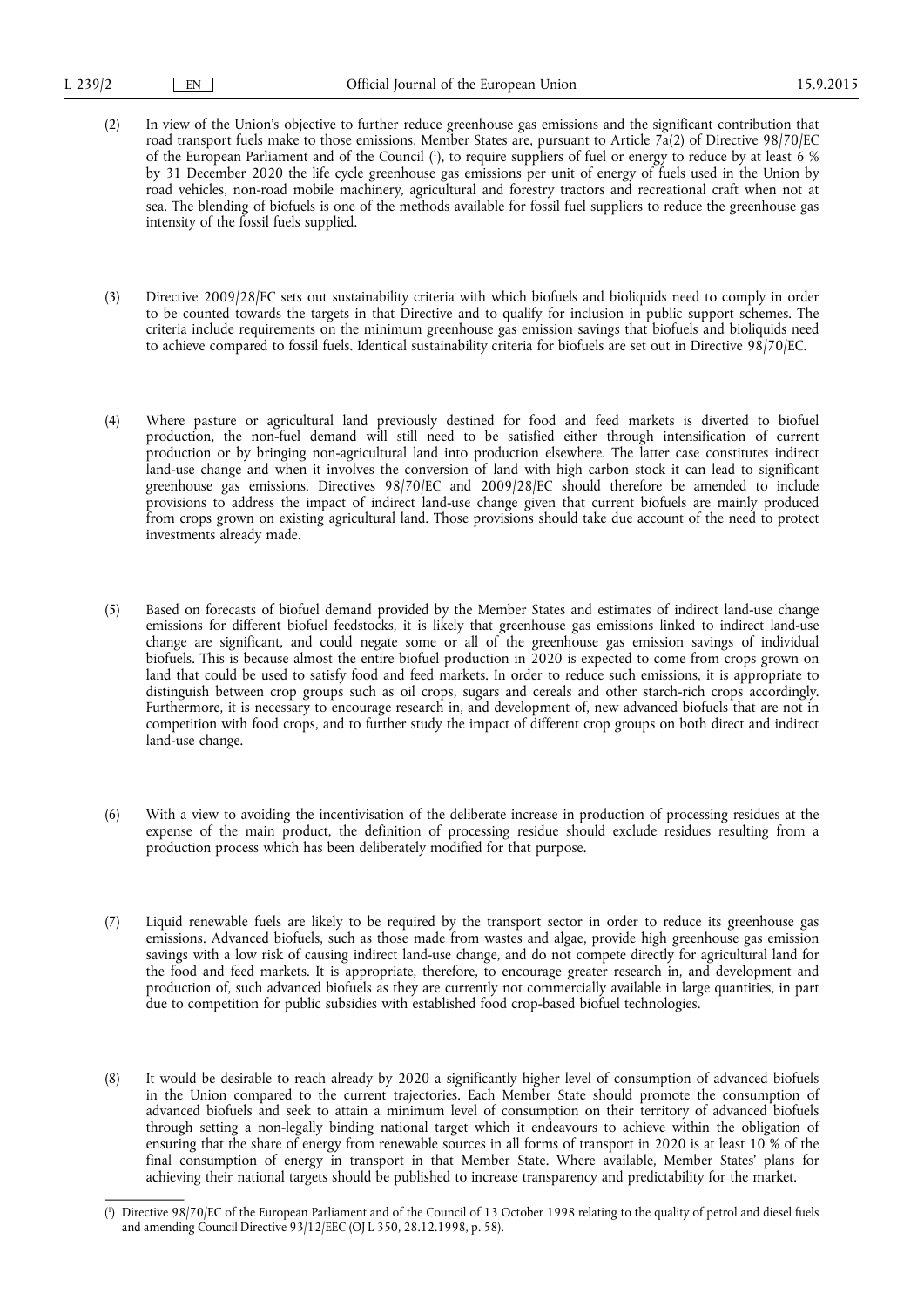- (9) It is also appropriate for Member States to report to the Commission on the levels of consumption on their territory of advanced biofuels when setting their national targets and on their achievements towards such national targets in 2020, a synthesis report of which should be published, in order to assess the effectiveness of the measures introduced by this Directive in reducing the risk of indirect land-use change greenhouse gas emissions through the promotion of advanced biofuels. Advanced biofuels with low indirect land-use change impacts and high overall greenhouse gas emission savings and their promotion are expected to continue to play an important role in the decarbonisation of transport and the development of low-carbon transport technologies beyond 2020.
- (10) In its conclusions of 23 and 24 October 2014, the European Council underlined the importance of reducing greenhouse gas emissions and risks related to fossil fuel dependency in the transport sector within the 2030 climate and energy framework, and invited the Commission to further examine instruments and measures for a comprehensive and technology-neutral approach for the promotion of emissions reduction and energy efficiency in transport, for electric transportation and for renewable energy sources in transport also beyond 2020.
- (11) It is also important that the Renewable Energy Roadmap for the post-2020 period, to be presented by the Commission in 2018 in accordance with Article 23(9) of Directive 2009/28/EC, including for the transport sector, be developed as part of a broader Union energy and climate-related technology and innovation strategy that is to be developed in line with the European Council conclusions of 20 March 2015. Therefore, it is appropriate to review the effectiveness of the incentives for development and deployment of advanced biofuel technologies in due time to ensure that the conclusions of that review are fully taken into account in developing the post-2020 Roadmap.
- (12) Distinctions in estimated indirect land-use change emissions arise from the different data inputs and key assumptions on agricultural developments such as trends in agricultural yields and productivity, co-product allocation and observed global land-use change and deforestation rates, which are not under the control of biofuel producers. While most biofuel feedstocks are produced in the Union, the estimated indirect land-use change emissions are mostly expected to take place outside the Union, in areas where the additional production is likely to be realised at the lowest cost. In particular, assumptions with regard to the conversion of tropical forests and peat land drainage outside the Union strongly influence the estimated indirect land-use change emissions associated with biodiesel production from oil crops, and as such it is most important to ensure that such data and assumptions are reviewed in line with the latest available information on land conversion and deforestation, including capturing any progress made in those areas through ongoing international programmes. The Commission should therefore submit a report to the European Parliament and to the Council in which it reviews, based on the best available scientific evidence, the effectiveness of the measures introduced by this Directive in limiting indirect land-use change greenhouse gas emissions associated with the production of biofuels and bioliquids, and reviews the possibilities for introducing adjusted estimated indirect land-use change emissions factors into the appropriate sustainability criteria.
- (13) In order to ensure the long-term competitiveness of bio-based industrial sectors, and in line with the Commission Communication of 13 February 2012 entitled 'Innovating for Sustainable growth: A Bioeconomy for Europe' and the Commission Communication of 20 September 2011 entitled 'Roadmap to a Resource Efficient Europe', promoting integrated and diversified biorefineries across Europe, enhanced incentives under Directive 2009/28/EC should be set in a way that gives preference to the use of biomass feedstocks that do not have a high economic value for uses other than biofuels.
- (14) A greater use of electricity from renewable sources is a means of addressing many of the challenges in the transport sector as well as in other energy sectors. It is therefore appropriate to provide additional incentives to stimulate the use of electricity from renewable sources in the transport sector and to increase the multiplication factors for the calculation of the contribution from electricity from renewable sources consumed by electrified rail transport and electric road vehicles so as to enhance their deployment and market penetration. Furthermore, it is appropriate to consider further measures to encourage energy efficiency and energy savings in the transport sector.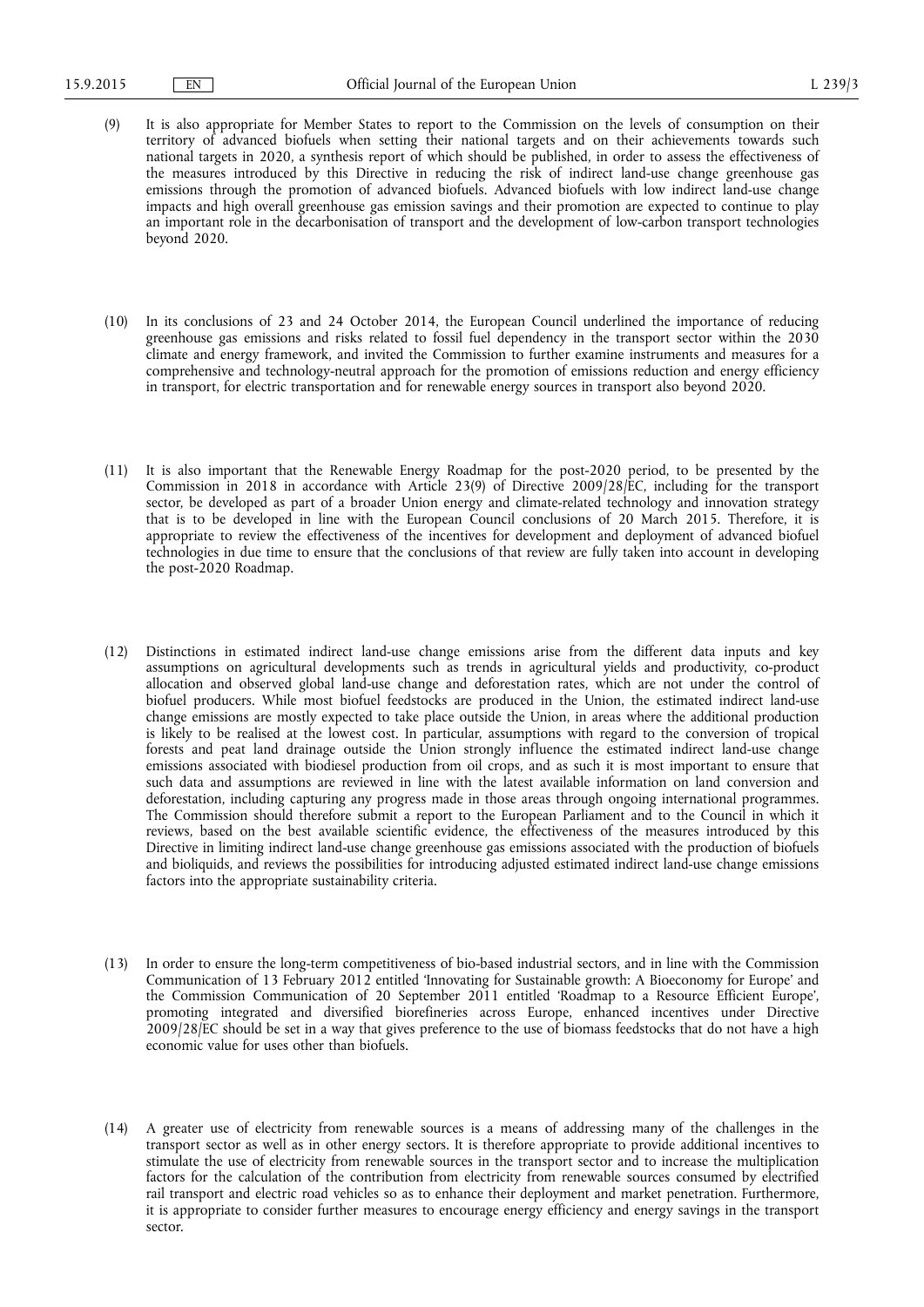- (15) Directive 2008/98/EC of the European Parliament and of the Council ( 1 ) helps move the Union closer to becoming a 'recycling society', by seeking to avoid waste generation and to use waste as a resource. The waste hierarchy generally lays down a priority order of what constitutes the best overall environmental option in relation to waste legislation and policy. Member States should support the use of recyclates in line with the waste hierarchy and with the aim of becoming a recycling society, and whenever possible not support the landfilling or incineration of such recyclates. Some of the feedstocks that pose low indirect land-use change risks can be considered to be wastes. However, they may still be used for other purposes that would represent a higher priority than energy recovery in the waste hierarchy as established in Article 4 of Directive 2008/98/EC. It is therefore appropriate for Member States to have due regard to the waste hierarchy principle in any incentive measures for the promotion of low indirect land-use change risk biofuels or any measures to minimise incentives for fraud in relation to the production of such biofuels, so that incentives to use such biofuel feedstocks do not counter efforts to reduce waste or increase recycling and the efficient and sustainable use of available resources. Member States may include measures they are taking in that respect in their reporting under Directive 2009/28/EC.
- (16) The minimum greenhouse gas emission savings threshold for biofuels and bioliquids produced in new installations should be increased in order to improve their overall greenhouse gas balance as well as to discourage further investments in installations with a low greenhouse gas emission savings performance. This increase provides investment safeguards for biofuels and bioliquids production capacities in conformity with the second subparagraph of Article 19(6) of Directive 2009/28/EC.
- (17) To prepare for the transition towards advanced biofuels and minimise the overall indirect land-use change impacts, it is appropriate to limit the amount of biofuels and bioliquids produced from cereal and other starchrich crops, sugars and oil crops and from crops grown as main crops primarily for energy purposes on agricultural land that can be counted towards targets set out in Directive 2009/28/EC, without restricting the overall use of such biofuels and bioliquids. In accordance with Article 193 of the Treaty on the Functioning of the European Union (TFEU), the establishment of a limit at Union level is without prejudice to the possibility for Member States to provide for lower limits on the amount of biofuels and bioliquids produced from cereal and other starch-rich crops, sugars and oil crops and from crops grown as main crops primarily for energy purposes on agricultural land that can be counted at national level towards targets set out in Directive 2009/28/EC.
- (18) Member States should have the possibility of choosing to apply this limit on the amount of biofuels produced from cereal and other starch-rich crops, sugars and oil crops and from crops grown as main crops primarily for energy purposes on agricultural land that can be counted towards achieving the target set out in Article 7a of Directive 98/70/EC.
- (19) In line with the need to limit the amount of biofuels and bioliquids produced from cereal and other starch-rich crops, sugars and oil crops and from crops grown as main crops primarily for energy purposes on agricultural land, Member States should aim to phase out support for consumption of such biofuels and bioliquids at levels which exceed that limit.
- (20) Limiting the amount of biofuels and bioliquids produced from cereal and other starch-rich crops, sugars and oil crops and from crops grown as main crops primarily for energy purposes on agricultural land that can be counted towards targets set out in Directive 2009/28/EC does not affect the Member States' freedom to arrange their own trajectory as to compliance with the prescribed share of conventional biofuels within the overall 10 % target. As a consequence, the access to the market of the biofuels produced by the installations in operation before the end of 2013 remains fully open. Therefore this Directive does not affect the legitimate expectations of the operators of such installations.
- (21) The provisional mean values of estimated indirect land-use change emissions should be included in the reporting by fuel suppliers and the Commission of greenhouse gas emissions from biofuels under Directive 98/70/EC, as well as in the reporting by the Commission of greenhouse gas emissions from biofuels and bioliquids under

<sup>(</sup> 1 ) Directive 2008/98/EC of the European Parliament and of the Council of 19 November 2008 on waste and repealing certain Directives (OJ L 312, 22.11.2008, p. 3).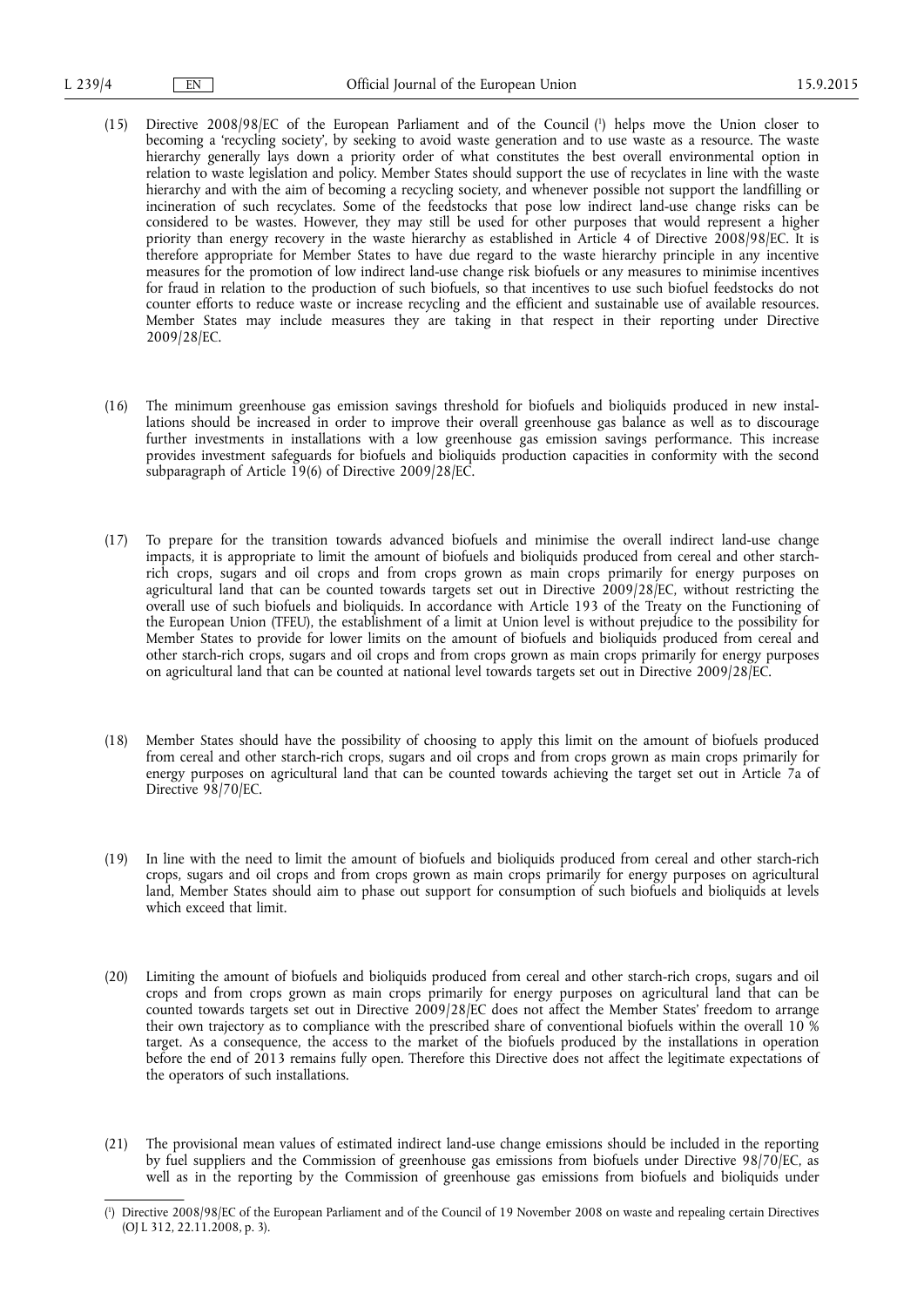Directive 2009/28/EC. Biofuels made from feedstocks that do not lead to additional demand for land, such as those from waste feedstocks, should be assigned a zero emissions factor.

- (22) Indirect land-use change risks can occur if dedicated non-food crops, grown primarily for energy purposes, are grown on existing agricultural land which is used for the production of food and feed. Nonetheless, compared to food and feed crops, such dedicated crops grown primarily for energy purposes can have higher yields and the potential to contribute to the restoration of severely degraded and heavily contaminated land. However, information on the production of biofuels and bioliquids from such dedicated crops and their actual land-use change impact is limited. Therefore, the Commission should also monitor and regularly report on the state of production and consumption in the Union of biofuels and bioliquids produced from such dedicated crops as well as monitor and report on the associated impacts. Existing projects in the Union should be identified and used for improvement of the information basis for a more in-depth analysis of both risks and benefits related to environmental sustainability.
- (23) Yield increases in agricultural sectors through intensified research, technological development and knowledge transfer beyond levels which would have prevailed in the absence of productivity-promoting schemes for food and feed crop-based biofuels, as well as the cultivation of a second annual crop on areas which were previously not used for growing a second annual crop, can contribute to mitigating indirect land-use change. To the extent that the resulting indirect land-use change mitigation effect at national or project level can be quantified, measures introduced by this Directive could reflect such productivity improvements both in terms of reduced estimated indirect land-use change emission values and the contribution of food and feed crop-based biofuels towards the share of energy from renewable sources in transport to be achieved in 2020.
- (24) Voluntary schemes play an increasingly important role in providing evidence of compliance with the sustainability requirements laid down in Directives 98/70/EC and 2009/28/EC. It is therefore appropriate to mandate the Commission to require voluntary schemes, including those already recognised by the Commission in accordance with Article 7c(6) of Directive 98/70/EC and Article 18(6) of Directive 2009/28/EC, to report regularly on their activity. Such reports should be made public in order to increase transparency and to improve oversight by the Commission. Furthermore, such reporting would provide the necessary information for the Commission to report on the operation of the voluntary schemes with a view to identifying best practice and submitting, if appropriate, a proposal to further promote such best practice.
- (25) In order to facilitate the smooth functioning of the internal market, it is appropriate to clarify the conditions under which the mutual recognition principle applies as between all schemes for verification of compliance with the sustainability criteria for biofuels and bioliquids established in accordance with Directives 98/70/EC and 2009/28/EC.
- (26) Good governance and a rights-based approach, encompassing all human rights, in addressing food and nutrition security, at all levels, are essential, and coherence between different policies should be pursued in cases of negative effects on food and nutrition security. In this context, the governance and security of land tenure and land-use rights are of particular importance. Therefore, Member States should respect the Principles for Responsible Investment in Agriculture and Food Systems, approved by the Food and Agricultural Organisation Committee on World Food Security (CFS) in October 2014. Member States are also encouraged to support the implementation of the Voluntary Guidelines on the Responsible Governance of Tenure of Land, Fisheries and Forests in the Context of National Food Security, adopted by the CFS in October 2013.
- (27) Although food and feed crop-based biofuels are generally associated with indirect land-use change risks, there are also exceptions. Member States and the Commission should encourage the development and use of schemes which can reliably prove that a given amount of biofuel feedstock produced in a given project did not displace production for other purposes. This may be the case, for example, where the biofuel production equals the amount of additional production achieved through investments in improved productivity above levels which would have otherwise been achieved, in the absence of such productivity-promoting schemes, or where biofuel production takes place on land where direct land-use change occurred without significant negative impacts on pre-existing ecosystem services delivered by that land, including protection of carbon stocks and biodiversity. Member States and the Commission should explore the possibility of setting out criteria for the identification and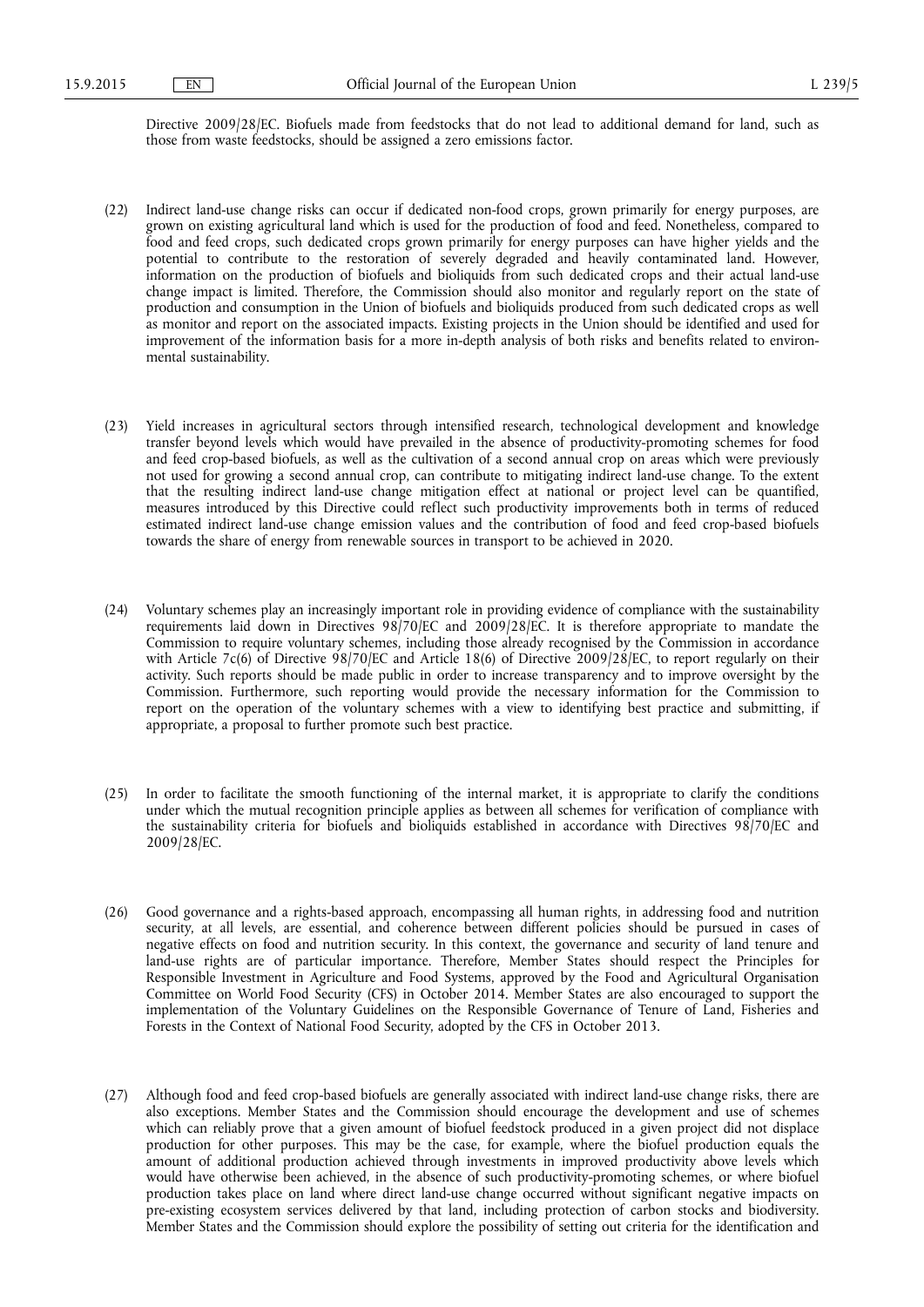certification of such schemes which can reliably prove that a given amount of biofuel feedstock produced in a given project did not displace production for purposes other than for making biofuels and that such biofuel feedstock was produced in accordance with the Union sustainability criteria for biofuels. Only the amount of feedstock which corresponds to the actual reduction in displacement achieved through the scheme may be considered.

- (28) It is appropriate to align the rules for using default values to ensure equal treatment for producers regardless of where the production takes place. While third countries are allowed to use default values, Union producers are required to use actual values where they are higher than the default values, or a report has not been submitted by the Member State, thereby increasing their administrative burden. Therefore, current rules should be simplified so that the use of default values is not limited to areas within the Union included in the lists referred to in Article 19(2) of Directive 2009/28/EC and Article 7d(2) of Directive 98/70/EC.
- (29) As a consequence of the entry into force of the TFEU, the powers conferred under Directives 2009/28/EC and 98/70/EC upon the Commission need to be aligned to Articles 290 and 291 TFEU.
- (30) In order to ensure uniform conditions for the implementation of Directives 98/70/EC and 2009/28/EC, implementing powers should be conferred on the Commission. Those powers should be exercised in accordance with Regulation (EU) No 182/2011 of the European Parliament and of the Council ( 1 ).
- (31) In order to permit adaptation to the technical and scientific progress of Directive 98/70/EC, the power to adopt acts in accordance with Article 290 TFEU should be delegated to the Commission in respect of the addition of estimated typical and default values for biofuel pathways and the adaptation of the permitted analytical methods, relating to the fuel specifications, and of the vapour pressure waiver permitted for petrol containing bioethanol, as well as the establishment of greenhouse gas emission default values, as regards renewable liquid and gaseous transport fuels of non-biological origin and carbon capture and utilisation for transport purposes.
- (32) In order to permit adaptation to the technical and scientific progress of Directive 2009/28/EC, the power to adopt acts in accordance with Article 290 TFEU should be delegated to the Commission in respect of possible additions to the list of biofuel feedstocks and fuels, the contribution of which towards the target in Article 3(4) of that Directive should be considered to be twice their energy content, and also in respect of the addition of estimated typical and default values for biofuel and bioliquid pathways, as well as the adaptation of the energy content of transport fuels, as set out in Annex III to Directive 2009/28/EC, to scientific and technical progress.
- (33) It is of particular importance that the Commission in the application of Directives 98/70/EC and 2009/28/EC carry out appropriate consultations during its preparatory work, including at expert level. The Commission, when preparing and drawing up delegated acts, should ensure a simultaneous, timely and appropriate transmission of relevant documents to the European Parliament and to the Council.
- (34) The Commission should review the effectiveness of the measures introduced by this Directive, based on the best and latest available scientific evidence, in limiting the impact of indirect land-use change greenhouse gas emissions and addressing ways to further minimise that impact.
- (35) It is important that the Commission present without delay a comprehensive proposal for a cost-effective and technology-neutral post-2020 policy, in order to create a long-term perspective for investment in sustainable biofuels with a low risk of causing indirect land-use change and in other means of decarbonising the transport sector.

<sup>(</sup> 1 ) Regulation (EU) No 182/2011 of the European Parliament and of the Council of 16 February 2011 laying down the rules and general principles concerning mechanisms for control by Member States of the Commission's exercise of implementing powers (OJ L 55, 28.2.2011, p. 13).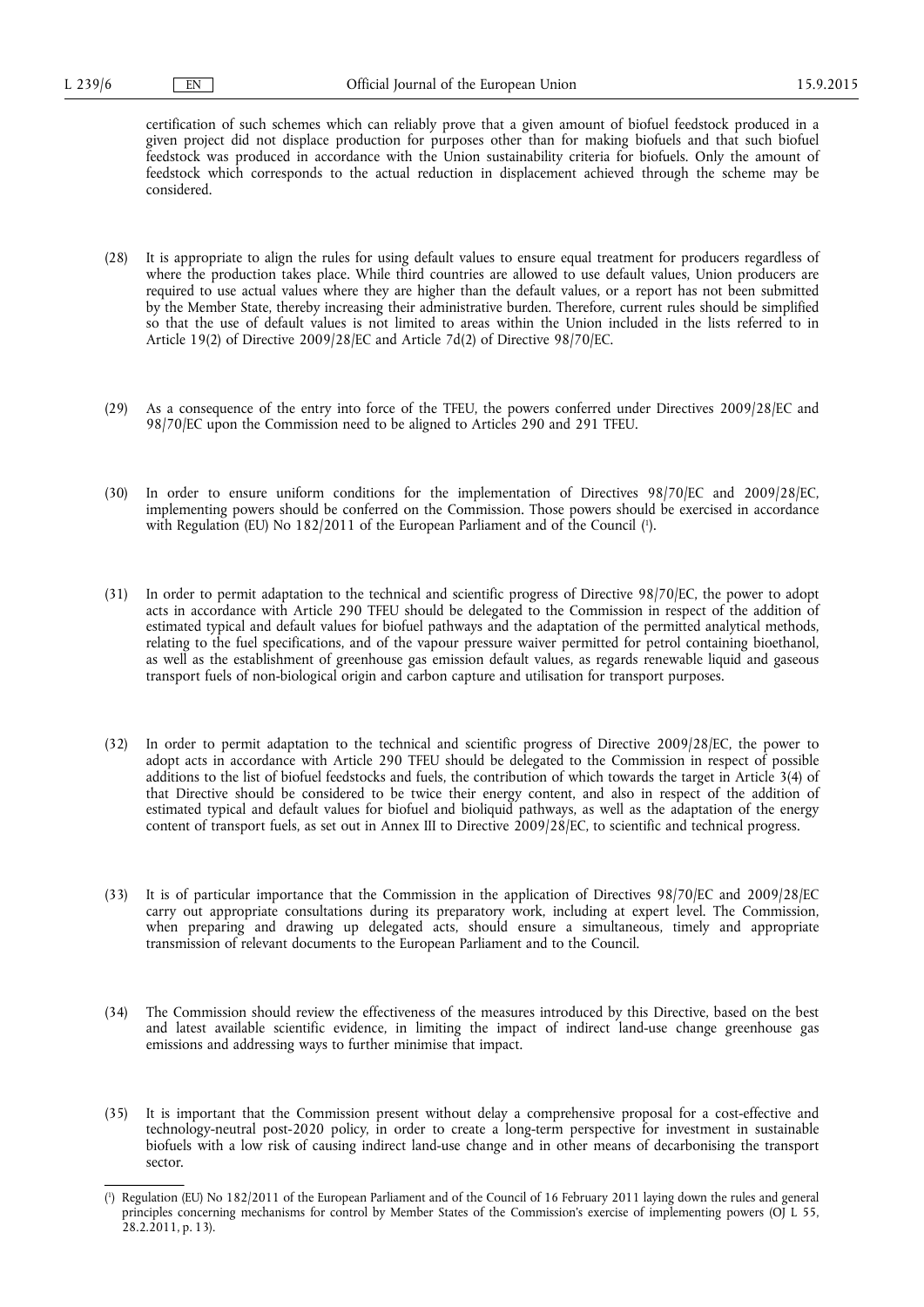- (36) In accordance with the Joint Political Declaration of Member States and the Commission on explanatory documents of 28 September 2011 ( 1 ), Member States have undertaken to accompany, in justified cases, the notification of their transposition measures with one or more documents explaining the relationship between the components of a directive and the corresponding parts of national transposition instruments. With regard to this Directive, the legislator considers the transmission of such documents to be justified.
- (37) Since the objectives of this Directive, namely to ensure a single market for fuel for road transport and non-road mobile machinery and ensure respect for minimum levels of environmental protection in the use of that fuel, cannot be sufficiently achieved by the Member States but can rather, by reason of their scale and effects, be better achieved at Union level, the Union may adopt measures, in accordance with the principle of subsidiarity as set out in Article 5 of the Treaty on European Union. In accordance with the principle of proportionality, as set out in that Article, this Directive does not go beyond what is necessary in order to achieve those objectives.
- (38) Directives 98/70/EC and 2009/28/EC should therefore be amended accordingly,

HAVE ADOPTED THIS DIRECTIVE:

### *Article 1*

### **Amendments to Directive 98/70/EC**

Directive 98/70/EC is amended as follows:

- (1) In Article 2, the following points are added:
	- '10. "renewable liquid and gaseous transport fuels of non-biological origin" means liquid or gaseous fuels other than biofuels whose energy content comes from renewable energy sources other than biomass, and which are used in transport;
	- 11. "starch-rich crops" means crops comprising mainly cereals (regardless of whether only the grains are used or the whole plant, such as in the case of green maize, is used), tubers and root crops (such as potatoes, Jerusalem artichokes, sweet potatoes, cassava and yams), and corm crops (such as taro and cocoyam);
	- 12. "low indirect land-use change-risk biofuels" means biofuels, the feedstocks of which were produced within schemes which reduce the displacement of production for purposes other than for making biofuels and which were produced in accordance with the sustainability criteria for biofuels set out in Article 7b;
	- 13. "processing residue" means a substance that is not the end product(s) that a production process directly seeks to produce; it is not a primary aim of the production process and the process has not been deliberately modified to produce it;
	- 14. "agricultural, aquaculture, fisheries and forestry residues" means residues that are directly generated by agriculture, aquaculture, fisheries and forestry; they do not include residues from related industries or processing.'.
- (2) Article 7a is amended as follows:
	- (a) in paragraph 1, the following subparagraph is inserted after the first subparagraph:

'In the case of suppliers of biofuels for use in aviation, Member States may permit such suppliers to choose to become contributors to the reduction obligation laid down in paragraph 2 of this Article provided that that those biofuels comply with the sustainability criteria set out in Article 7b.';

<sup>(</sup> 1 ) OJ C 369, 17.12.2011, p. 14.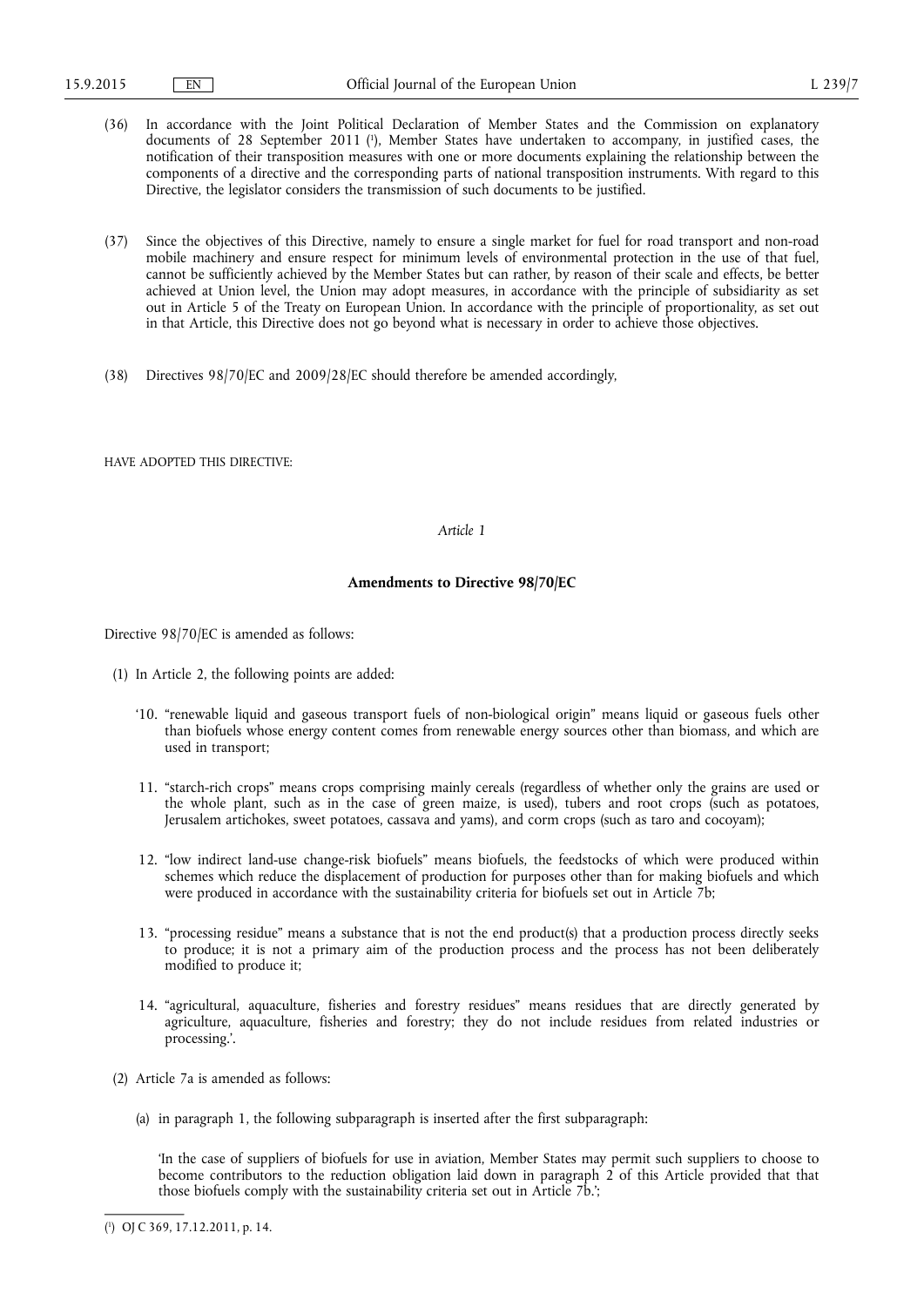(b) in paragraph 2, the following subparagraph is added:

'Member States may provide that the maximum contribution of biofuels produced from cereal and other starch-rich crops, sugars and oil crops and from crops grown as main crops primarily for energy purposes on agricultural land for the purpose of compliance with the target referred to in the first subparagraph of this paragraph shall not exceed the maximum contribution established in point (d) of the second subparagraph of Article 3(4) of Directive 2009/28/EC.';

(c) paragraph 5 is replaced by the following:

The Commission shall adopt implementing acts in accordance with the examination procedure referred to in Article 11(3) to set out detailed rules for the uniform implementation, by Member States, of paragraph 4 of this Article.';

(d) the following paragraphs are added:

'6. The Commission shall be empowered to adopt no later than 31 December 2017 delegated acts in order to establish greenhouse gas emission default values, where such values have not already been established prior to 5 October 2015, as regards:

- (a) renewable liquid and gaseous transport fuels of non-biological origin;
- (b) carbon capture and utilisation for transport purposes.

7. As part of the reporting under paragraph 1, Member States shall ensure that fuel suppliers report annually to the authority designated by the Member State, on the biofuel production pathways, volumes of biofuels derived from the feedstocks as categorised in Part A of Annex V, and the life cycle greenhouse gas emissions per unit of energy, including the provisional mean values of the estimated indirect land-use change emissions from biofuels. Member States shall report those data to the Commission.'.

- (3) Article 7b is amended as follows:
	- (a) paragraph 2 is replaced by the following:

The greenhouse gas emission saving from the use of biofuels taken into account for the purposes referred to in paragraph 1 shall be at least 60 % for biofuels produced in installations starting operation after 5 October 2015. An installation shall be considered to be in operation if the physical production of biofuels has taken place.

In the case of installations that were in operation on or before 5 October 2015, for the purposes referred to in paragraph 1, biofuels shall achieve a greenhouse gas emission saving of at least 35 % until 31 December 2017 and at least 50 % from 1 January 2018.

The greenhouse gas emission saving from the use of biofuels shall be calculated in accordance with Article  $7d(1)$ .';

- (b) in paragraph 3, the second subparagraph is deleted.
- (4) Article 7c is amended as follows:
	- (a) in paragraph 3, the third subparagraph is replaced by the following:

'The Commission shall adopt implementing acts in accordance with the examination procedure referred to in Article 11(3), to establish the list of appropriate and relevant information referred to in the first two subparagraphs of this paragraph. The Commission shall ensure, in particular, that the provision of that information does not represent an excessive administrative burden for operators in general or for smallholder farmers, producer organisations and cooperatives in particular.';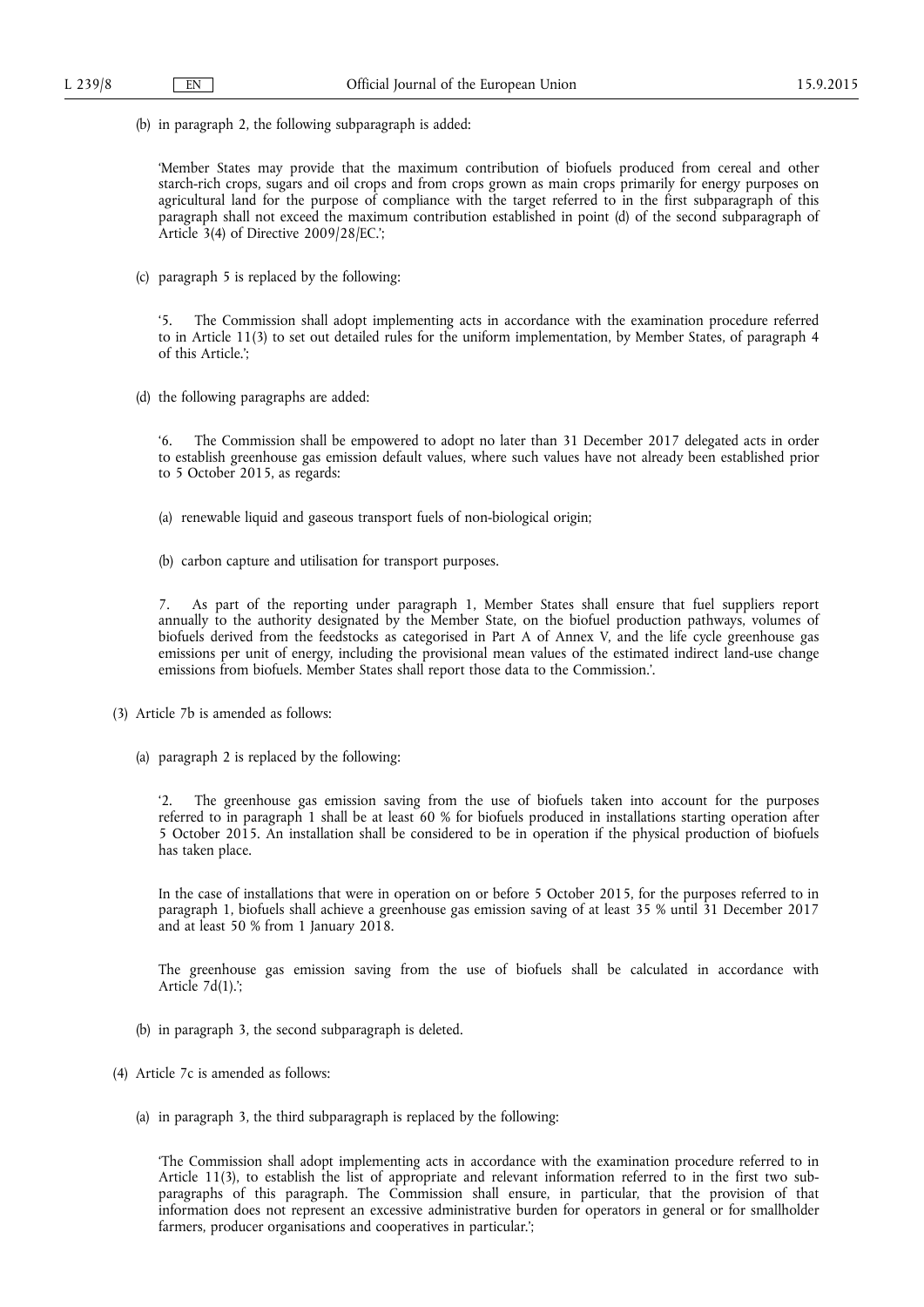(b) in paragraph 5, the following subparagraphs are added:

'The voluntary schemes referred to in paragraph 4 ("the voluntary schemes") shall regularly, and at least once per year, publish a list of their certification bodies used for independent auditing, indicating for each certification body by which entity or national public authority it was recognised and which entity or national public authority is monitoring it.

In order in particular to prevent fraud, the Commission may, on the basis of a risk analysis or the reports referred to in the second subparagraph of paragraph 6 of this Article, specify the standards of independent auditing and require all voluntary schemes to apply those standards. This shall be done by means of implementing acts adopted in accordance with the examination procedure referred to in Article 11(3). Such acts shall set a time frame by which voluntary schemes need to implement the standards. The Commission may repeal decisions recognising voluntary schemes in the event that those schemes fail to implement such standards in the time frame provided for.';

(c) paragraph 6 is replaced by the following:

Decisions under paragraph 4 of this Article shall be adopted in accordance with the examination procedure referred to in Article 11(3). Such decisions shall be valid for a period of no more than five years.

The Commission shall require that each voluntary scheme, on which a decision has been adopted under paragraph 4, submit by 6 October 2016 and annually thereafter by 30 April, a report to the Commission covering each of the points set out in the third subparagraph of this paragraph. Generally, the report shall cover the preceding calendar year. The first report shall cover at least six months from 9 September 2015. The requirement to submit a report shall apply only to voluntary schemes that have operated for at least 12 months.

By 6 April 2017, the Commission shall submit a report to the European Parliament and to the Council analysing the reports referred to in the second subparagraph of this paragraph, reviewing the operation of the agreements referred to in paragraph 4 or voluntary schemes in respect of which a decision has been adopted in accordance with this Article, and identifying best practices. The report shall be based on the best information available, including following consultations with stakeholders, and on practical experience in the application of the agreements or schemes concerned. The report shall analyse the following:

## in general:

- (a) the independence, modality and frequency of audits, both in relation to what is stated on those aspects in the scheme documentation, at the time the scheme concerned was approved by the Commission, and in relation to industry best practice;
- (b) the availability of, and experience and transparency in the application of, methods for identifying and dealing with non-compliance, with particular regard to dealing with situations or allegations of serious wrongdoing on the part of members of the scheme;
- (c) transparency, particularly in relation to the accessibility of the scheme, the availability of translations in the applicable languages of the countries and regions from which raw materials originate, the accessibility of a list of certified operators and relevant certificates, and the accessibility of auditor reports;
- (d) stakeholder involvement, particularly as regards the consultation of indigenous and local communities prior to decision making during the drafting and reviewing of the scheme as well as during audits and the response given to their contributions;
- (e) the overall robustness of the scheme, particularly in light of rules on the accreditation, qualification and independence of auditors and relevant scheme bodies;
- (f) market updates of the scheme, the amount of feedstocks and biofuels certified, by country of origin and type, the number of participants;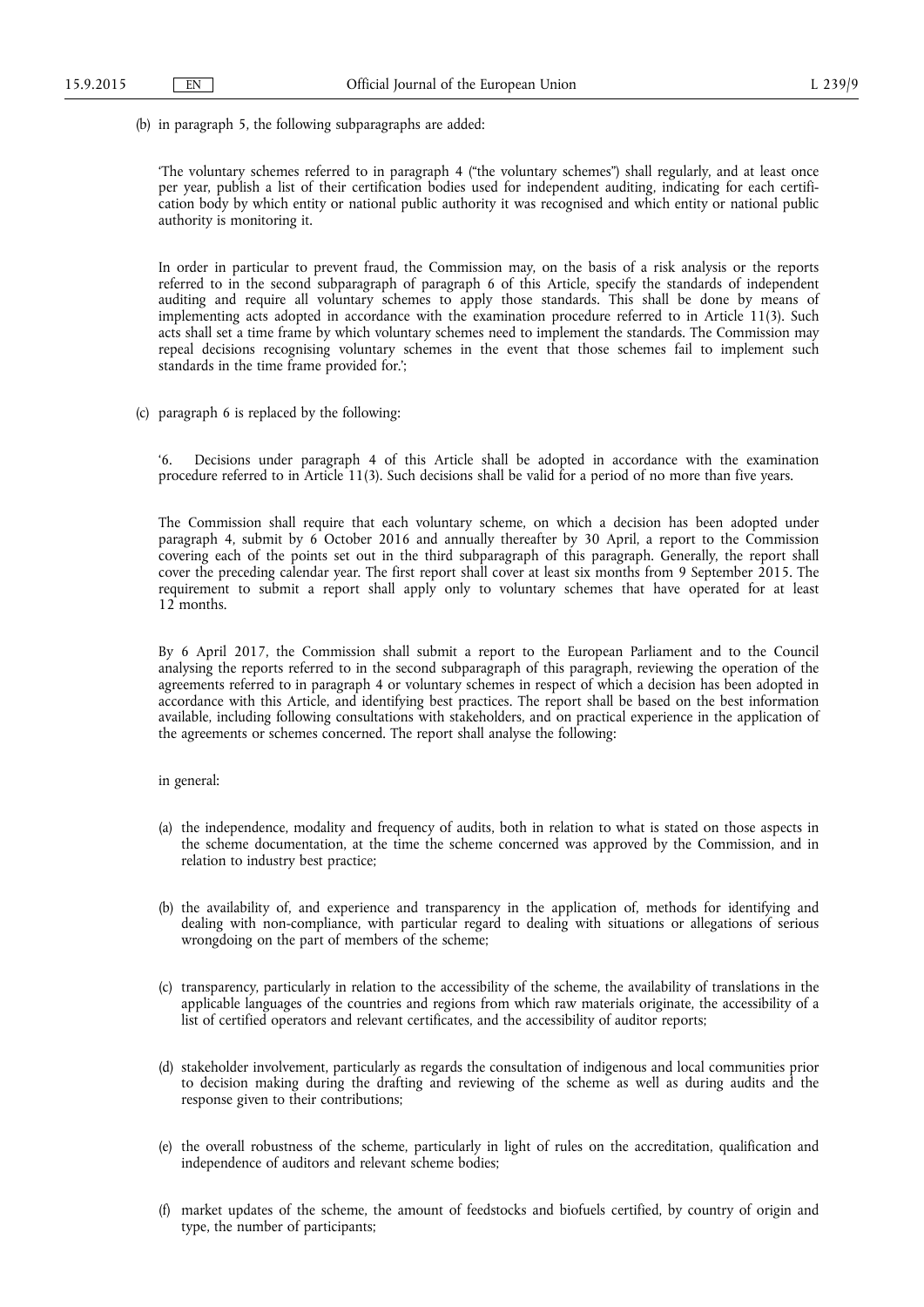(g) the ease and effectiveness of implementing a system that tracks the proofs of conformity with the sustainability criteria that the scheme gives to its member(s), such a system intended to serve as a means of preventing fraudulent activity with a view, in particular, to the detection, treatment and follow-up of suspected fraud and other irregularities and where appropriate, the number of cases of fraud or irregularities detected;

and in particular:

- (h) options for entities to be authorised to recognise and monitor certification bodies;
- (i) criteria for the recognition or accreditation of certification bodies;
- (j) rules on how the monitoring of the certification bodies is to be conducted;
- (k) ways to facilitate or improve the promotion of best practice.

A Member State may notify its national scheme to the Commission. The Commission shall give priority to the assessment of such a scheme. A decision on the compliance of such a notified national scheme with the conditions set out in this Directive shall be adopted in accordance with the examination procedure referred to in Article 11(3), in order to facilitate mutual bilateral and multilateral recognition of schemes for verification of compliance with the sustainability criteria for biofuels. Where the decision is positive, schemes established in accordance with this Article shall not refuse mutual recognition with that Member State's scheme as regards the verification of compliance with the sustainability criteria set out in Article 7b(2) to (5).';

(d) paragraph 8 is replaced by the following:

'8. At the request of a Member State or on its own initiative, the Commission shall examine the application of Article 7b in relation to a source of biofuel and, within six months of receipt of a request decide, in accordance with the examination procedure referred to in Article 11(3), whether the Member State concerned may take biofuel from that source into account for the purposes of Article 7a.'.

- (5) Article 7d is amended as follows:
	- (a) paragraphs 3, 4 and 5 are replaced by the following:

The typical greenhouse gas emissions from cultivation of agricultural raw materials included in the reports referred to in paragraph 2 in the case of Member States, and, in the case of territories outside the Union, in reports equivalent to those referred to in paragraph 2 and drawn up by competent bodies, may be reported to the Commission.

4. The Commission may decide, by means of an implementing act adopted in accordance with the examination procedure referred to in Article 11(3), that the reports referred to in paragraph 3 of this Article contain accurate data for the purposes of measuring the greenhouse gas emissions associated with the cultivation of biofuel feedstocks typically produced in those areas for the purposes of Article 7b(2).

5. By 31 December 2012 at the latest and every two years thereafter, the Commission shall draw up and publish a report on the estimated typical and default values in Parts B and E of Annex IV, paying special attention to greenhouse gas emissions from transport and processing.

In the event that the reports referred to in the first subparagraph indicate that the estimated typical and default values in Parts B and E of Annex IV might need to be adjusted on the basis of the latest scientific evidence, the Commission shall, as appropriate, submit a legislative proposal to the European Parliament and to the Council.';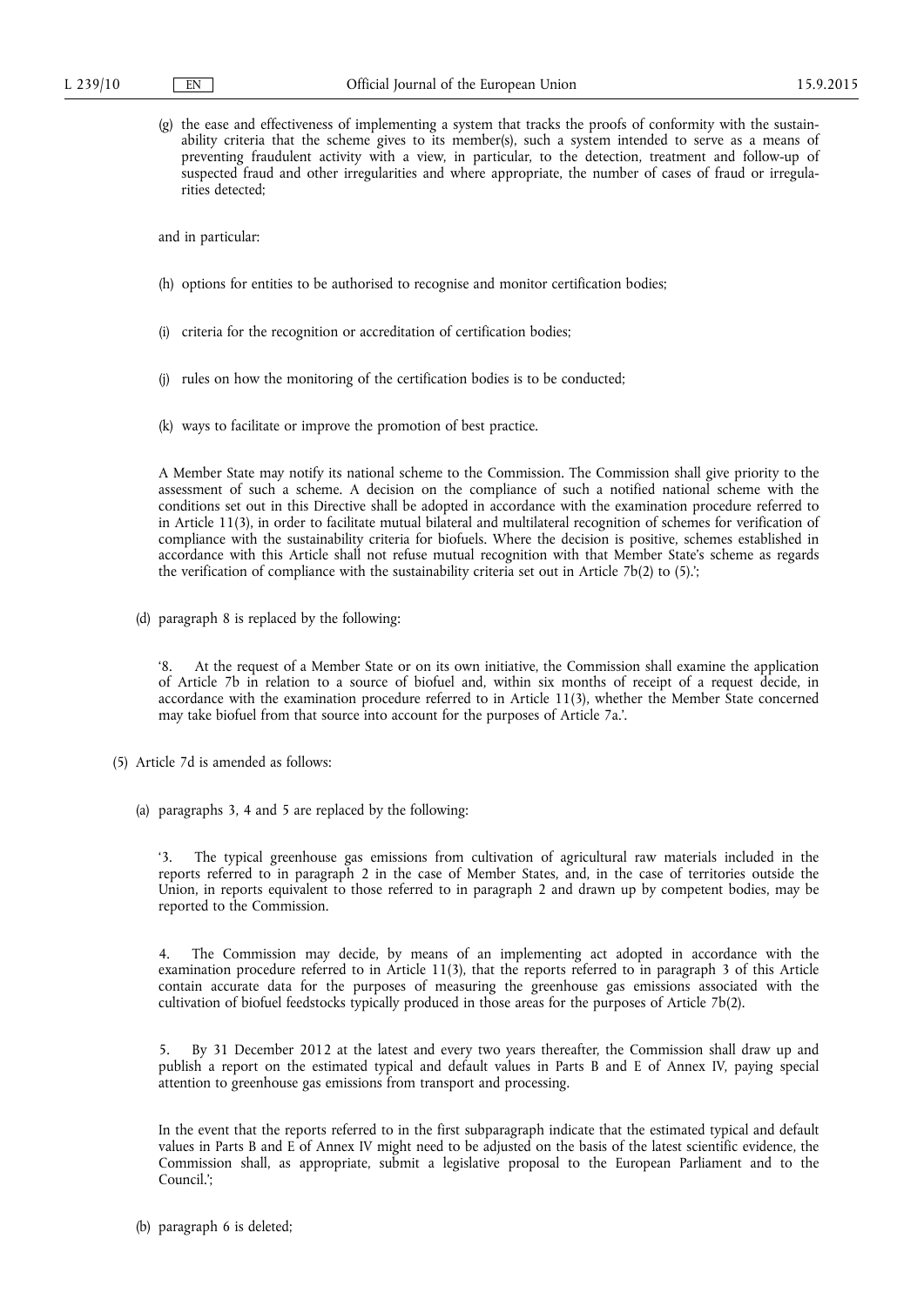(c) in paragraph 7, the first, second and third subparagraphs are replaced by the following:

The Commission shall keep Annex IV under review, with a view, where justified, to the addition of values for further biofuel production pathways for the same or for other raw materials. That review shall also consider the modification of the methodology laid down in Part C of Annex IV, particularly with regard to:

- the method of accounting for wastes and residues;
- the method of accounting for co-products;
- the method of accounting for cogeneration; and
- the status given to agricultural crop residues as co-products.

The default values for waste vegetable or animal oil biodiesel shall be reviewed as soon as possible. In the event that the Commission's review concludes that additions to Annex IV should be made, the Commission shall be empowered to adopt delegated acts pursuant to Article 10a to add, but not to remove or amend, estimated typical and default values in Parts A, B, D and E of Annex IV for biofuel pathways for which specific values are not yet included in that Annex.';

(d) paragraph 8 is replaced by the following:

Where necessary in order to ensure the uniform application of point 9 of Part C of Annex IV, the Commission may adopt implementing acts setting out detailed technical specifications and definitions. Those implementing acts shall be adopted in accordance with the examination procedure referred to in Article 11(3).'.

(6) In Article 7e, paragraph 2 is replaced by the following:

'2. The reports by the Commission to the European Parliament and to the Council referred to in Article 7b(7), Article 7c(2), Article 7c(9) and Article 7d(4) and (5), as well as the reports and information submitted pursuant to the first and fifth subparagraphs of Article 7c(3) and Article 7d(2), shall be prepared and transmitted for the purposes of both Directive 2009/28/EC and this Directive.'.

- (7) Article 8 is amended as follows:
	- (a) paragraph 1 is replaced by the following:

'1. Member States shall monitor compliance with the requirements of Articles 3 and 4, in respect of petrol and diesel fuels, on the basis of the analytical methods referred to in Annexes I and II respectively.';

(b) paragraph 3 is replaced by the following:

Each year by 31 August, the Member States shall submit a report on national fuel quality data for the preceding calendar year. The Commission shall establish a common format for the submission of a summary of national fuel quality data by means of an implementing act adopted in accordance with the examination procedure referred to in Article 11(3). The first report shall be submitted by 30 June 2002. From 1 January 2004, the format for this report shall be consistent with that described in the relevant European standard. In addition, Member States shall report the total volumes of petrol and diesel fuels marketed in their territories and the volumes of unleaded petrol and diesel fuels marketed with a maximum sulphur content of 10 mg/kg. Furthermore, Member States shall report annually on the availability, on an appropriately balanced geographical basis, of petrol and diesel fuels with a maximum sulphur content of 10 mg/kg that are marketed within their territory.'.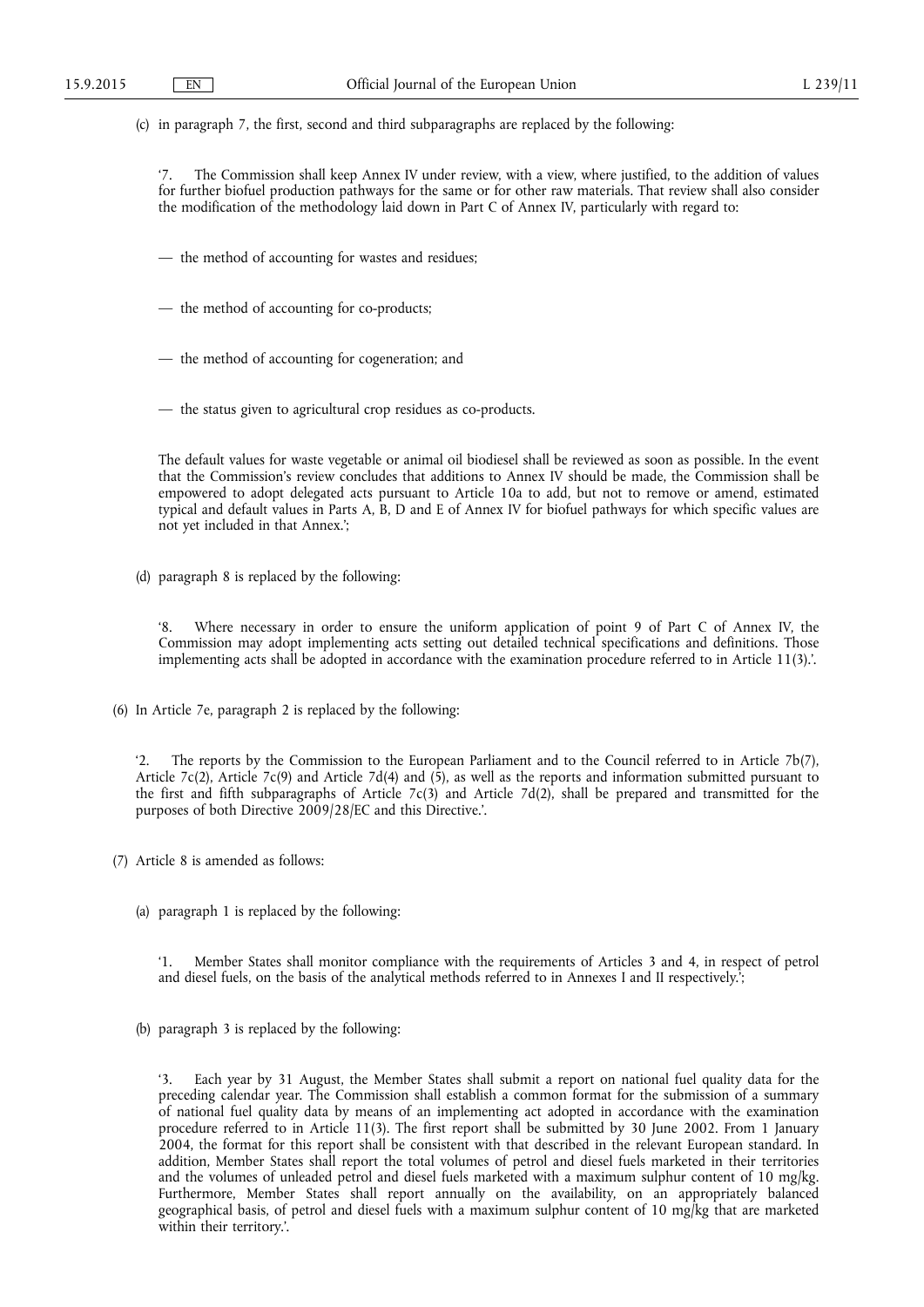(8) In Article 8a, paragraph 3 is replaced by the following:

In light of the assessment carried out using the test methodology referred to in paragraph 1, the European Parliament and the Council may revise the limit for the MMT content of fuel specified in paragraph 2, on the basis of a legislative proposal from the Commission.'.

- (9) In Article 9(1), the following point is added:
	- '(k) the production pathways, volumes and the life cycle greenhouse gas emissions per unit of energy, including the provisional mean values of the estimated indirect land-use change emissions and the associated range derived from the sensitivity analysis as set out in Annex V, of the biofuels consumed in the Union. The Commission shall make data on the provisional mean values of the estimated indirect land-use change emissions and the associated range derived from the sensitivity analysis publicly available.'.
- (10) Article 10 is amended as follows:
	- (a) the title is replaced by the following:

'Procedure for adaptation of permitted analytical methods and permitted vapour pressure waivers';

(b) paragraph 1 is replaced by the following:

'1. The Commission shall be empowered to adopt delegated acts pursuant to Article 10a to the extent necessary to adapt the permitted analytical methods in order to ensure consistency with any revision of the European standards referred to in Annex I or II. The Commission shall also be empowered to adopt delegated acts in accordance with Article 10a to adapt the permitted vapour pressure waivers in kPa for the ethanol content of petrol set out in Annex III within the limit set in the first subparagraph of Article 3(4). Such delegated acts shall be without prejudice to waivers granted pursuant to Article 3(4).'.

(11) The following Article is inserted:

## *'Article 10a*

## **Exercise of the delegation**

1. The power to adopt delegated acts is conferred on the Commission subject to the conditions laid down in this Article.

2. The power to adopt delegated acts referred to in Articles 7a(6), 7d(7) and 10(1) shall be conferred on the Commission for a period of five years from 5 October 2015.

3. The delegation of power referred to in Articles 7a(6), 7d(7) and 10(1) may be revoked at any time by the European Parliament or by the Council. A decision to revoke shall put an end to the delegation of the power specified in that decision. It shall take effect the day following the publication of the decision in the *Official Journal of the European Union* or at a later date specified therein. It shall not affect the validity of any delegated acts already in force.

4. As soon as it adopts a delegated act, the Commission shall notify it simultaneously to the European Parliament and to the Council.

5. A delegated act adopted pursuant to Articles 7a(6), 7d(7) and 10(1) shall enter into force only if no objection has been expressed either by the European Parliament or the Council within a period of two months of notification of that act to the European Parliament and the Council or if, before the expiry of that period, the European Parliament and the Council have both informed the Commission that they will not object. That period shall be extended by two months at the initiative of the European Parliament or the Council.'.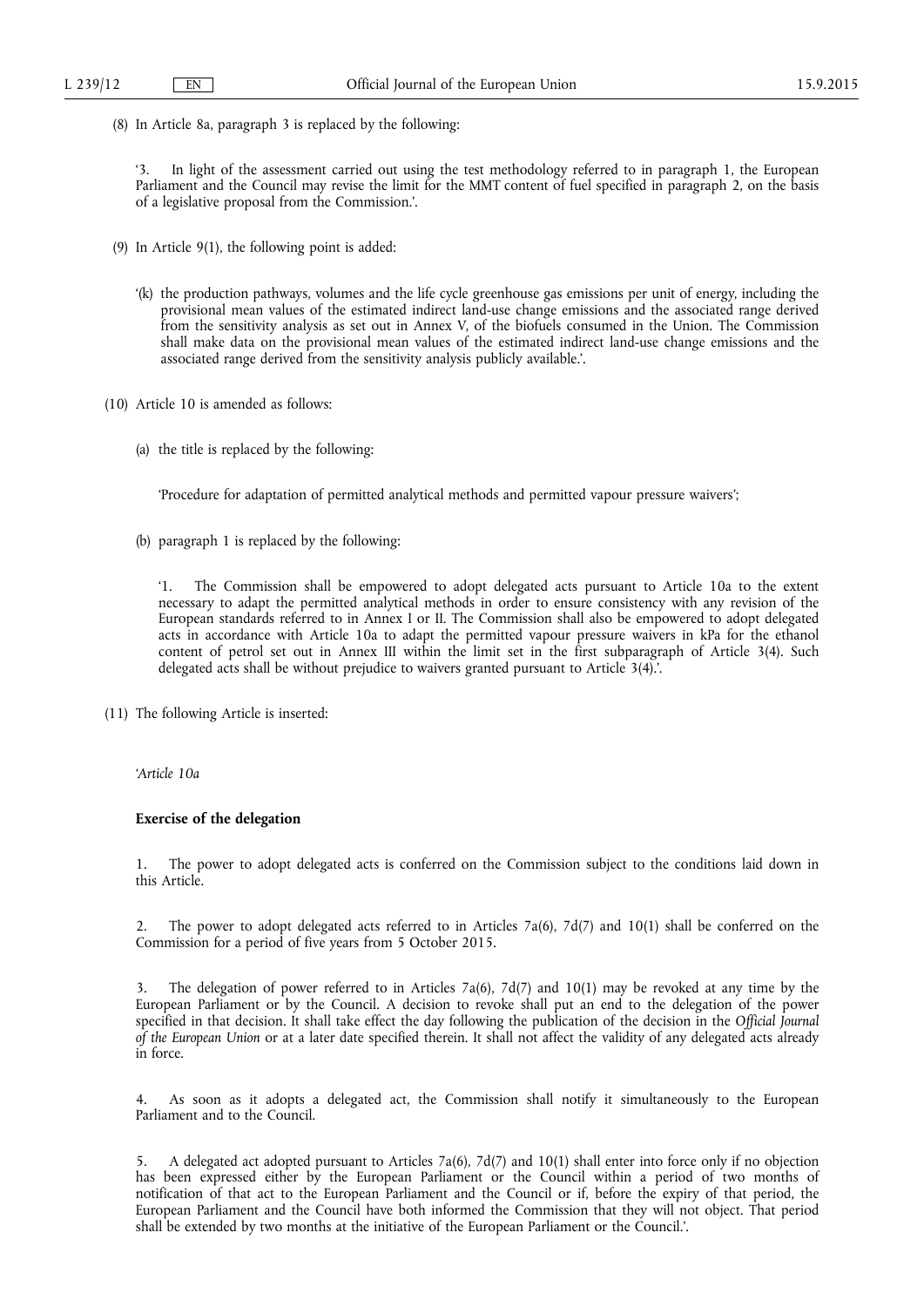(12) Article 11 is replaced by the following:

*'Article 11* 

## **Committee procedure**

1. Except in the cases referred to in paragraph 2, the Commission shall be assisted by the Committee on Fuel Quality. That committee shall be a committee within the meaning of Regulation (EU) No 182/2011 of the European Parliament and of the Council (\*).

2. For matters relating to the sustainability of biofuels under Articles 7b, 7c and 7d, the Commission shall be assisted by the Committee on the Sustainability of Biofuels and Bioliquids referred to in Article 25(2) of Directive 2009/28/EC. That committee shall be a committee within the meaning of Regulation (EU) No 182/2011.

3. Where reference is made to this paragraph, Article 5 of Regulation (EU) No 182/2011 shall apply.

Where the Committees deliver no opinion, the Commission shall not adopt the draft implementing act and the third subparagraph of Article 5(4) of Regulation (EU) No 182/2011 shall apply.

- Regulation (EU) No 182/2011 of the European Parliament and of the Council of 16 February 2011 laying down the rules and general principles concerning mechanisms for control by Member States of the Commission's exercise of implementing powers (OJ L 55, 28.2.2011, p. 13).'.
- (13) Annex IV is amended and Annex V is added in accordance with Annex I to this Directive.

## *Article 2*

#### **Amendments to Directive 2009/28/EC**

Directive 2009/28/EC is amended as follows:

- (1) In Article 2, the following points are added to the second paragraph:
	- '(p) "waste" shall be defined as in Article 3(1) of Directive 2008/98/EC of the European Parliament and of the Council (\*); substances that have been intentionally modified or contaminated to meet that definition are not covered by this definition;
	- (q) "starch-rich crops" means crops comprising mainly cereals (regardless of whether only the grains are used, or the whole plant, such as in the case of green maize, is used), tubers and root crops (such as potatoes, Jerusalem artichokes, sweet potatoes, cassava and yams), and corm crops (such as taro and cocoyam);
	- (r) "ligno-cellulosic material" means material composed of lignin, cellulose and hemicellulose such as biomass sourced from forests, woody energy crops and forest-based industries' residues and wastes;
	- (s) "non-food cellulosic material" means feedstocks mainly composed of cellulose and hemicellulose, and having a lower lignin content than ligno-cellulosic material; it includes food and feed crop residues (such as straw, stover, husks and shells), grassy energy crops with a low starch content (such as ryegrass, switchgrass, miscanthus, giant cane and cover crops before and after main crops), industrial residues (including from food and feed crops after vegetal oils, sugars, starches and protein have been extracted), and material from biowaste;
	- (t) "processing residue" means a substance that is not the end product(s) that a production process directly seeks to produce; it is not a primary aim of the production process and the process has not been deliberately modified to produce it;
	- (u) "renewable liquid and gaseous transport fuels of non-biological origin" means liquid or gaseous fuels other than biofuels whose energy content comes from renewable energy sources other than biomass, and which are used in transport;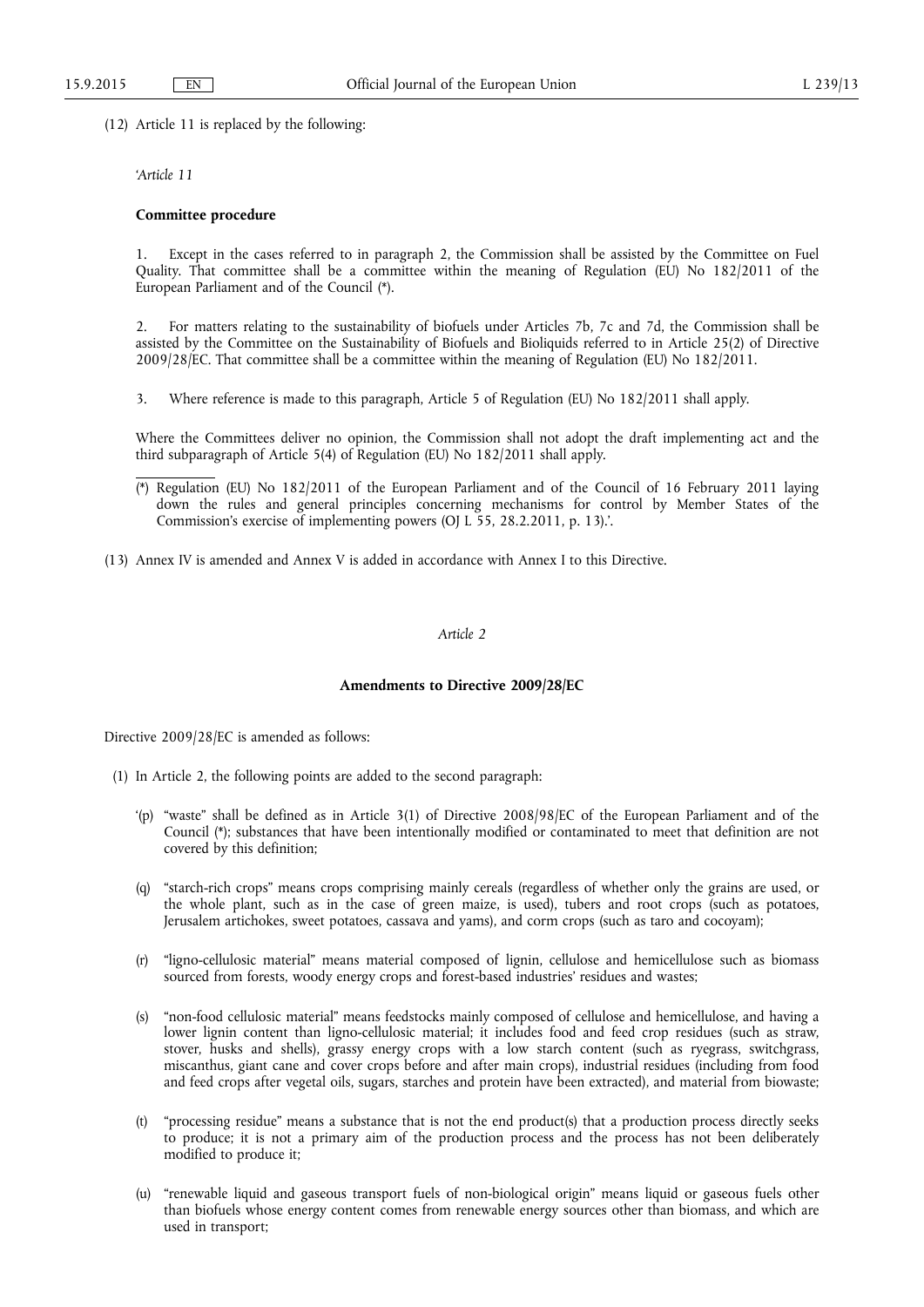- (v) "agricultural, aquaculture, fisheries and forestry residues" means residues that are directly generated by agriculture, aquaculture, fisheries and forestry; they do not include residues from related industries or processing;
- (w) "low indirect land-use change-risk biofuels and bioliquids" means biofuels and bioliquids, the feedstocks of which were produced within schemes which reduce the displacement of production for purposes other than for making biofuels and bioliquids and which were produced in accordance with the sustainability criteria for biofuels and bioliquids set out in Article 17.
- (\*) Directive 2008/98/EC of the European Parliament and of the Council of 19 November 2008 on waste and repealing certain Directives (OJ L  $3\overline{1}2$ , 22.11.2008, p. 3).'.
- (2) Article 3 is amended as follows:
	- (a) in paragraph 1, the following subparagraph is added:

'For the purpose of compliance with the targets referred to in the first subparagraph of this paragraph, the maximum joint contribution from biofuels and bioliquids produced from cereal and other starch-rich crops, sugars and oil crops and from crops grown as main crops primarily for energy purposes on agricultural land shall be no more than the energy quantity corresponding to the maximum contribution as set out in paragraph 4(d).';

- (b) in paragraph 4, the second subparagraph is amended as follows:
	- (i) point (a) is replaced by the following:
		- '(a) for the calculation of the denominator, that is the total amount of energy consumed in transport for the purposes of the first subparagraph, only petrol, diesel, biofuels consumed in road and rail transport, and electricity, including electricity used for the production of renewable liquid and gaseous transport fuels of non-biological origin, shall be taken into account;'
	- (ii) in point (b), the following sentence is added:

'This point shall be without prejudice to point (d) of this paragraph and Article 17(1)(a);'

- (iii) point (c) is replaced by the following:
	- '(c) for the calculation of the contribution from electricity produced from renewable sources and consumed in all types of electric vehicles and for the production of renewable liquid and gaseous transport fuels of non-biological origin for the purpose of points (a) and (b), Member States may choose to use either the average share of electricity from renewable energy sources in the Union or the share of electricity from renewable energy sources in their own country as measured two years before the year in question. Furthermore, for the calculation of the electricity from renewable energy sources consumed by electrified rail transport, that consumption shall be considered to be 2,5 times the energy content of the input of electricity from renewable energy sources. For the calculation of the electricity from renewable energy sources consumed by electric road vehicles in point (b), that consumption shall be considered to be five times the energy content of the input of electricity from renewable energy sources.'
- (iv) the following points are added:
	- '(d) for the calculation of biofuels in the numerator, the share of energy from biofuels produced from cereal and other starch-rich crops, sugars and oil crops and from crops grown as main crops primarily for energy purposes on agricultural land shall be no more than  $\frac{1}{2}$  % of the final consumption of energy in transport in the Member States in 2020.

Biofuels produced from feedstocks listed in Annex IX shall not count towards the limit set out in the first subparagraph of this point.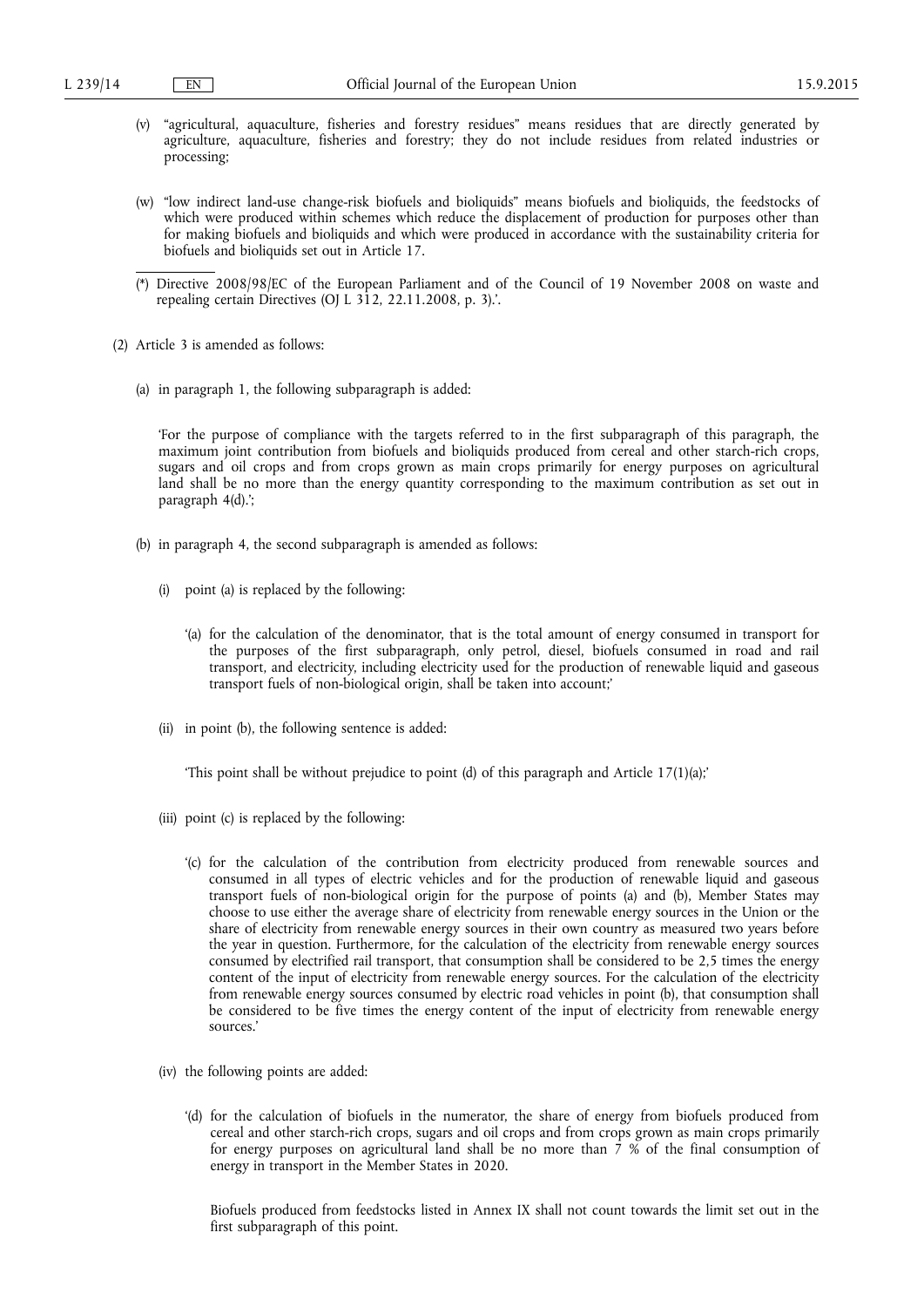Member States may decide that the share of energy from biofuels produced from crops grown as main crops primarily for energy purposes on agricultural land, other than cereal and other starch-rich crops, sugars and oil crops, does not count towards the limit set out in the first subparagraph of this point, provided that:

- (i) verification of compliance with the sustainability criteria set out in Article  $17(2)$  to (5) was carried out in accordance with Article 18; and
- (ii) those crops were grown on land that falls under point 8 of part C of Annex V and the corresponding bonus "e<sub>B</sub>" set out in point 7 of part C of Annex V was included in the calculation of greenhouse gas emissions, for the purposes of showing compliance with Article 17(2).
- (e) each Member State shall seek to achieve the objective of there being a minimum level of consumption on their territory of biofuels produced from feedstocks and of other fuels, listed in part A of Annex IX. To that effect, by 6 April 2017, each Member State shall set a national target, which it shall endeavour to achieve. A reference value for this target is 0,5 percentage points in energy content of the share of energy from renewable sources in all forms of transport in 2020 referred to in the first subparagraph, to be met with biofuels produced from feedstocks and with other fuels, listed in part A of Annex IX. In addition, biofuels made from feedstocks not listed in Annex IX that were determined to be wastes, residues, non-food cellulosic material or ligno-cellulosic material by the competent national authorities and are used in existing installations prior to the adoption of Directive (EU) 2015/1513 of the European Parliament and of the Council (\*), may be counted towards the national target.

Member States may set a national target lower than the reference value of 0,5 percentage points, based on one or more of the following grounds:

- (i) objective factors such as the limited potential for the sustainable production of biofuels produced from feedstocks and of other fuels, listed in part A of Annex IX, or the limited availability of such biofuels at cost-efficient prices on the market;
- (ii) the specific technical or climatic characteristics of the national market for transport fuels, such as the composition and condition of the road vehicle fleet; or
- (iii) national policies allocating commensurate financial resources to incentivising energy efficiency and the use of electricity from renewable energy sources in transport.

When setting their national targets, Member States shall provide available information on the quantities of biofuels consumed from feedstocks and other fuels, listed in part A of Annex IX.

When setting policies for the promotion of the production of fuels from feedstocks listed in Annex IX, Member States shall have due regard to the waste hierarchy as established in Article 4 of Directive 2008/98/EC, including its provisions regarding life-cycle thinking on the overall impacts of the generation and management of different waste streams.

The Commission shall publish in accordance with Article 24 of this Directive:

- the national targets of the Member States,
- where available, the Member States' plans for achieving the national targets,
- where applicable, the grounds for differentiation of the national targets of the Member States as compared to the reference value, notified in accordance with Article 4(2) of Directive (EU) 2015/1513; and
- a synthesis report on Member States' achievements towards their national targets;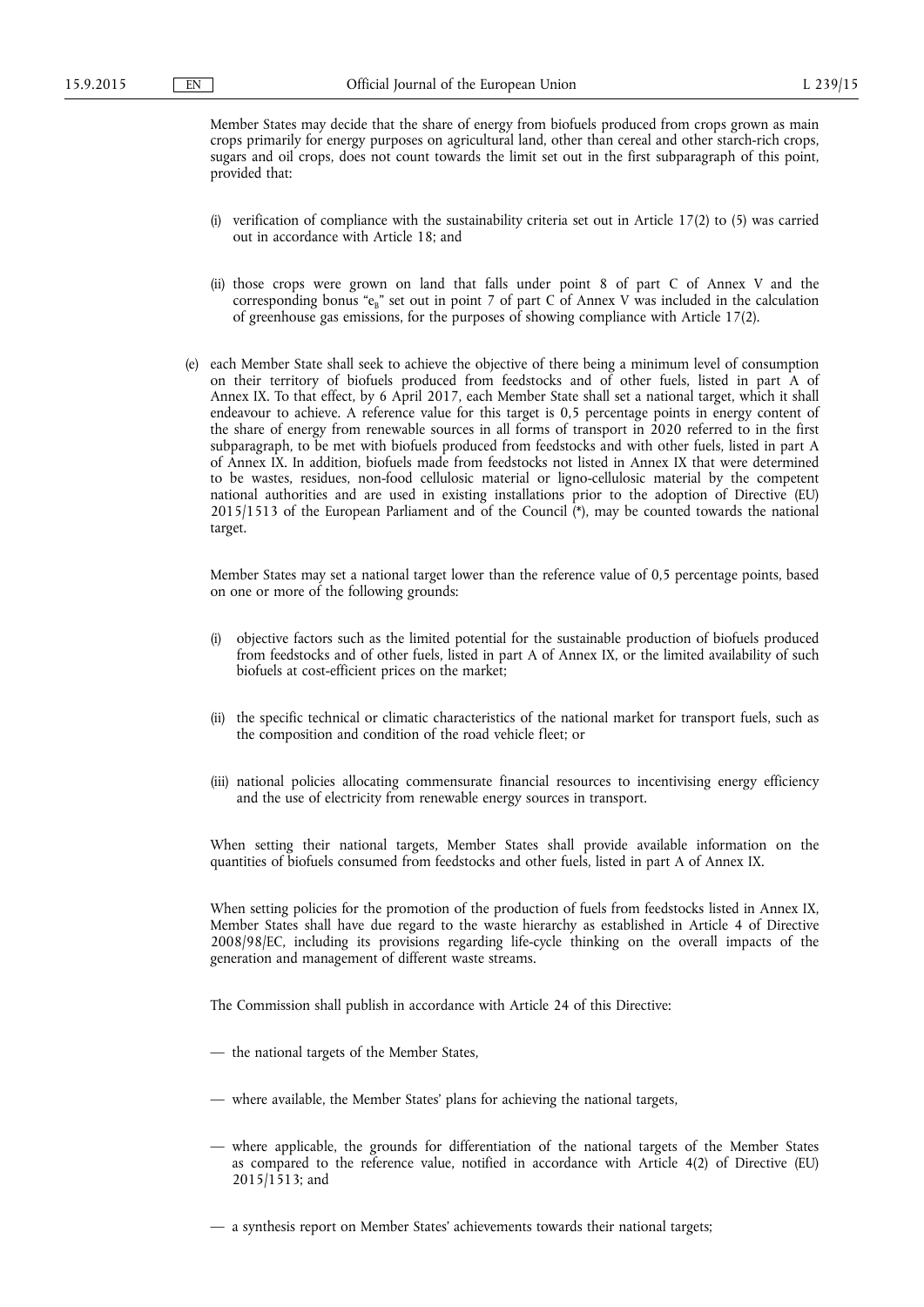- (f) biofuels produced from feedstocks listed in Annex IX shall be considered to be twice their energy content for the purpose of complying with the target set out in the first subparagraph.
- Directive (EU) 2015/1513 of the European Parliament and of the Council of 9 September 2015 amending Directive 98/70/EC relating to the quality of petrol and diesel fuels and amending Directive 2009/28/EC on the promotion of the use of energy from renewable sources (OJ L 239, 15.9.2015, p. 1).';
- (c) in paragraph 4, the third subparagraph is replaced by the following:

'By 31 December 2017, the Commission shall present, if appropriate, a proposal permitting, subject to certain conditions, the whole amount of the electricity originating from renewable sources used to power all types of electric vehicles, and for the production of renewable liquid and gaseous transport fuels of non-biological origin to be considered.';

(d) the following paragraph is added:

'5. With a view to minimising the risk of single consignments being claimed more than once in the Union, Member States and the Commission shall endeavour to strengthen cooperation among national systems and between national systems and voluntary schemes established pursuant to Article 18, including where appropriate the exchange of data. To prevent materials from being intentionally modified or discarded in order to fall under Annex IX, Member States shall encourage the development and use of systems which track and trace feedstocks and the resulting biofuels over the whole value chain. Member States shall ensure that when fraud is detected, appropriate action is taken. Member States shall by 31 December 2017, and every two years thereafter, report on the measures they have taken if they have not provided equivalent information on reliability and protection against fraud in their reports on progress in the promotion and use of energy from renewable sources drawn up in accordance with Article  $22(1)(d)$ .

The Commission shall be empowered to adopt delegated acts in accordance with Article 25a to amend the list of feedstocks in part A of Annex IX in order to add feedstocks, but not to remove them. The Commission shall adopt a separate delegated act in respect of each feedstock to be added to the list in part A of Annex IX. Each delegated act shall be based on an analysis of the latest scientific and technical progress, taking due account of the principles of the waste hierarchy established in Directive 2008/98/EC, and supporting the conclusion that the feedstock in question does not create an additional demand for land or cause significant distortive effects on markets for (by-)products, wastes or residues, that it delivers substantial greenhouse gas emission savings compared to fossil fuels, and that it does not risk creating negative impacts on the environment and biodiversity.'.

(3) In Article 5, paragraph 5 is replaced by the following:

The Commission shall be empowered to adopt delegated acts in accordance with Article 25a concerning the adaptation of the energy content of transport fuels, as set out in Annex III, to scientific and technical progress.'.

(4) In Article 6, paragraphs 1 and 2 are replaced by the following:

'1. Member States may agree on and may make arrangements for the statistical transfer of a specified amount of energy from renewable sources from one Member State to another Member State. The transferred quantity shall be:

- (a) deducted from the amount of energy from renewable sources that is taken into account in measuring compliance by the Member State making the transfer with the requirements of Article 3(1), (2) and (4); and
- (b) added to the amount of energy from renewable sources that is taken into account in measuring compliance by another Member State accepting the transfer with the requirements of Article 3(1), (2) and (4).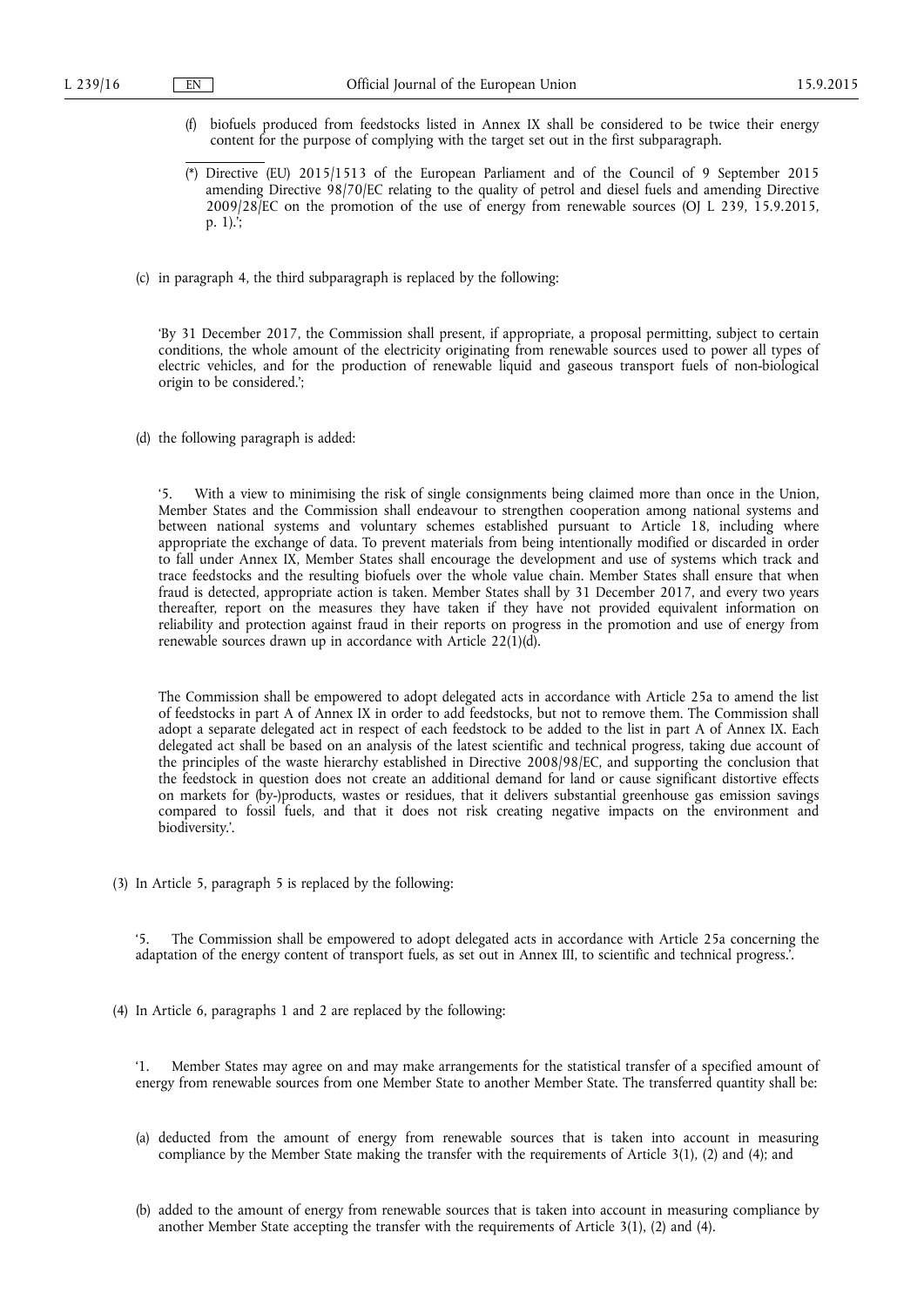2. The arrangements referred to in paragraph 1 of this Article in respect of Article 3(1), (2) and (4) may have a duration of one or more years. They shall be notified to the Commission not later than three months after the end of each year in which they have effect. The information sent to the Commission shall include the quantity and price of the energy involved.'.

- (5) Article 17 is amended as follows:
	- (a) paragraph 2 is replaced by the following:

'2. The greenhouse gas emission saving from the use of biofuels and bioliquids taken into account for the purposes referred to in paragraph 1 shall be at least 60 % for biofuels and bioliquids produced in installations starting operation after 5 October 2015. An installation shall be considered to be in operation if the physical production of biofuels or bioliquids has taken place.

In the case of installations that were in operation on or before 5 October 2015, for the purposes referred to in paragraph 1, biofuels and bioliquids shall achieve a greenhouse gas emission saving of at least 35 % until 31 December 2017 and at least 50 % from 1 January 2018.

The greenhouse gas emission saving from the use of biofuels and bioliquids shall be calculated in accordance with Article 19(1).';

- (b) in paragraph 3, the second subparagraph is deleted.
- (6) Article 18 is amended as follows:
	- (a) in paragraph 3, the third subparagraph is replaced by the following:

'The Commission shall adopt implementing acts in accordance with the examination procedure referred to in Article 25(3), to establish the list of appropriate and relevant information referred to in the first two subparagraphs of this paragraph. The Commission shall ensure, in particular, that the provision of that information does not represent an excessive administrative burden for operators in general or for smallholder farmers, producer organisations and cooperatives in particular.';

(b) in paragraph 4, the second subparagraph is replaced by the following:

'The Commission may decide that voluntary national or international schemes setting standards for the production of biomass products contain accurate data for the purposes of Article 17(2), and/or demonstrate that consignments of biofuel or bioliquid comply with the sustainability criteria set out in Article 17(3), (4) and (5), and/or that no materials have been intentionally modified or discarded so that the consignment or part thereof would fall under Annex IX. The Commission may decide that those schemes contain accurate data for the purposes of information on measures taken for the conservation of areas that provide, in critical situations, basic ecosystem services (such as watershed protection and erosion control), for soil, water and air protection, the restoration of degraded land, the avoidance of excessive water consumption in areas where water is scarce and on the issues referred to in the second subparagraph of Article 17(7). The Commission may also recognise areas for the protection of rare, threatened or endangered ecosystems or species recognised by international agreements or included in lists drawn up by intergovernmental organisations or the International Union for the Conservation of Nature for the purposes of Article 17(3)(b)(ii).';

(c) in paragraph 5, the following subparagraphs are added:

'The voluntary schemes referred to in paragraph 4 ("the voluntary schemes") shall regularly, and at least once per year, publish a list of their certification bodies used for independent auditing, indicating for each certification body by which entity or national public authority it was recognised and which entity or national public authority is monitoring it.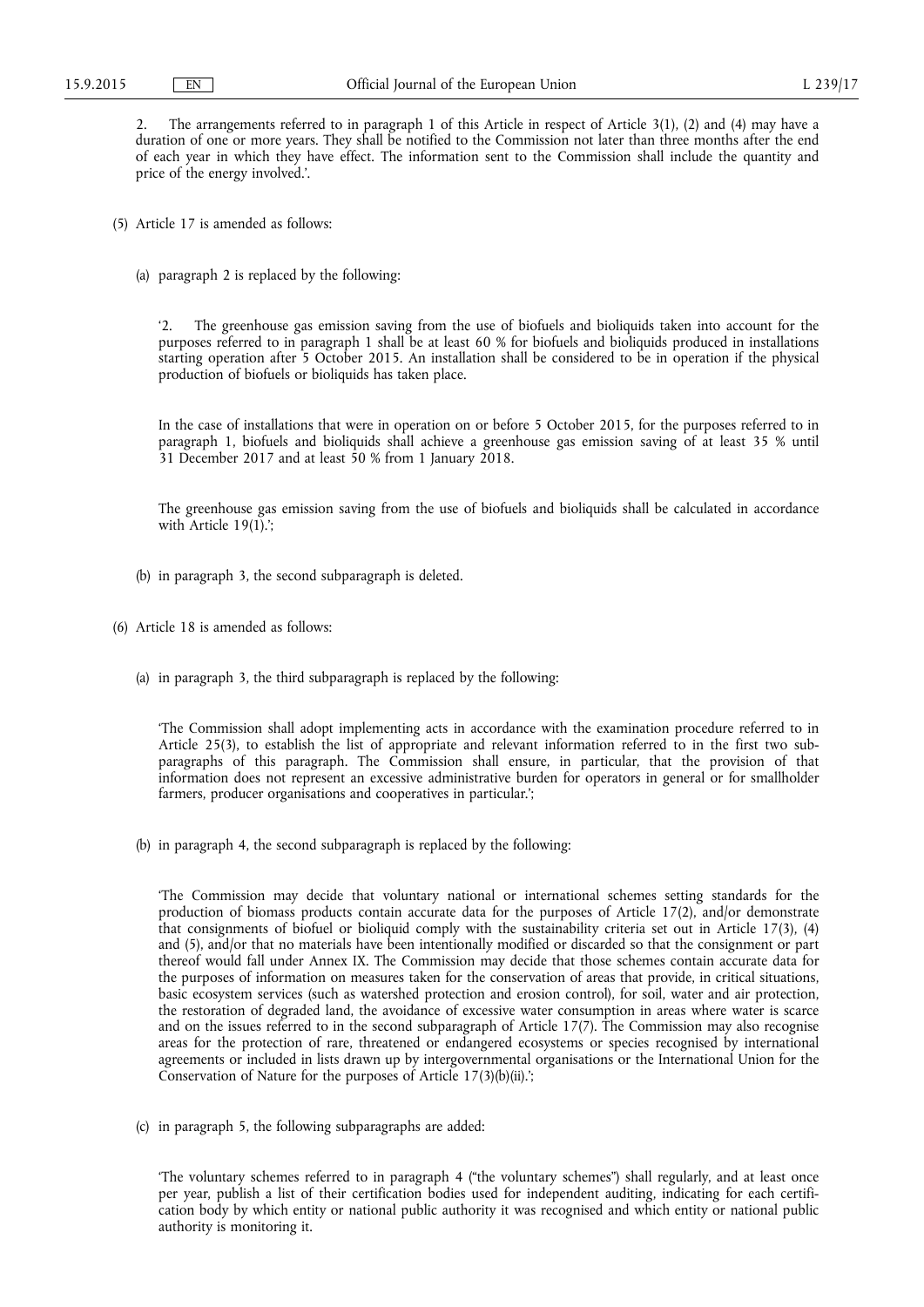In order in particular to prevent fraud, the Commission may, on the basis of a risk analysis or the reports referred to in the second subparagraph of paragraph 6 of this Article, specify the standards of independent auditing and require all voluntary schemes to apply those standards. This shall be done by means of implementing acts adopted in accordance with the examination procedure referred to in Article 25(3). Such acts shall set a time frame by which voluntary schemes need to implement the standards. The Commission may repeal decisions recognising voluntary schemes in the event that those schemes fail to implement such standards in the time frame provided for.';

(d) paragraph 6 is replaced by the following:

Decisions under paragraph 4 of this Article shall be adopted in accordance with the examination procedure referred to in Article 25(3). Such decisions shall be valid for a period of no more than five years.

The Commission shall require that each voluntary scheme on which a decision has been adopted under paragraph 4 submit by 6 October 2016 and annually thereafter by 30 April, a report to the Commission covering each of the points set out in the third subparagraph of this paragraph. Generally, the report shall cover the preceding calendar year. The first report shall cover at least six months from 9 September 2015. The requirement to submit a report shall apply only to voluntary schemes that have operated for at least 12 months.

By 6 April 2017, and thereafter within its reports in accordance with Article 23(3), the Commission shall submit a report to the European Parliament and to the Council analysing the reports referred to in the second subparagraph of this paragraph, reviewing the operation of the agreements referred to in paragraph 4 or voluntary schemes in respect of which a decision has been adopted in accordance with this Article, and identifying best practices. The report shall be based on the best information available, including following consultations with stakeholders, and on practical experience in the application of the agreements or schemes concerned. The report shall analyse the following:

in general:

- (a) the independence, modality and frequency of audits, both in relation to what is stated on those aspects in the scheme documentation, at the time the scheme concerned was approved by the Commission, and in relation to industry best practice;
- (b) the availability of, and experience and transparency in the application of, methods for identifying and dealing with non-compliance, with particular regard to dealing with situations or allegations of serious wrongdoing on the part of members of the scheme;
- (c) transparency, particularly in relation to the accessibility of the scheme, the availability of translations in the applicable languages of the countries and regions from which raw materials originate, the accessibility of a list of certified operators and relevant certificates, and the accessibility of auditor reports;
- (d) stakeholder involvement, particularly as regards the consultation of indigenous and local communities prior to decision making during the drafting and reviewing of the scheme as well as during audits and the response to their contributions;
- (e) the overall robustness of the scheme, particularly in light of rules on the accreditation, qualification and independence of auditors and relevant scheme bodies;
- (f) market updates of the scheme, the amount of feedstocks and biofuels certified, by country of origin and type, the number of participants;
- (g) the ease and effectiveness of implementing a system that tracks the proofs of conformity with the sustainability criteria that the scheme gives to its member(s), such a system intended to serve as a means of preventing fraudulent activity with a view, in particular, to the detection, treatment and follow-up of suspected fraud and other irregularities and where appropriate, number of cases of fraud or irregularities detected;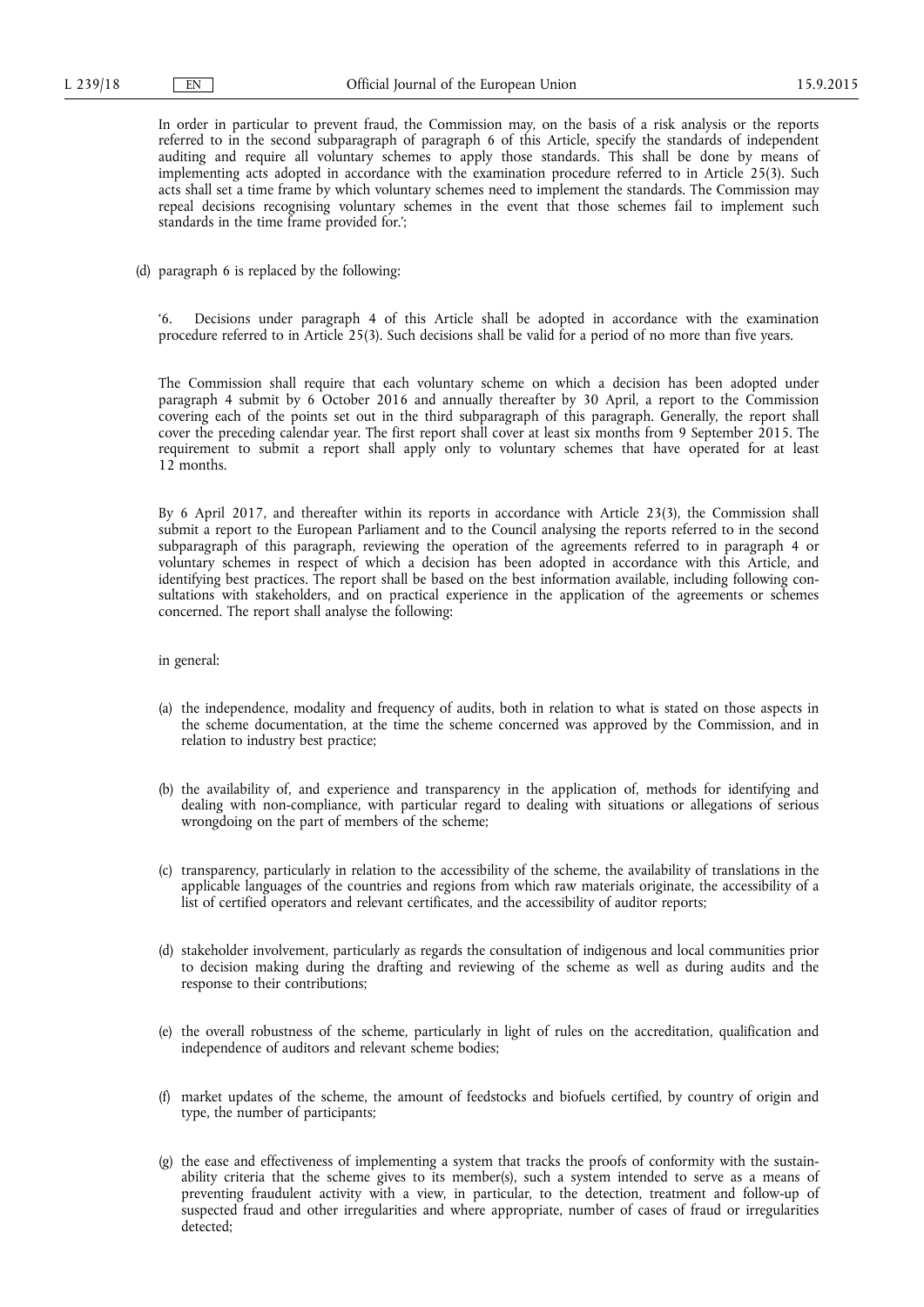and in particular:

- (h) options for entities to be authorised to recognise and monitor certification bodies;
- (i) criteria for the recognition or accreditation of certification bodies;
- (j) rules on how the monitoring of the certification bodies is to be conducted;
- (k) ways to facilitate or improve the promotion of best practice.

The Commission shall make the reports drawn up by the voluntary schemes available, in an aggregated form or in full if appropriate, on the transparency platform referred to in Article 24.

A Member State may notify its national scheme to the Commission. The Commission shall give priority to the assessment of such a scheme. A decision on the compliance of such a notified national scheme with the conditions set out in this Directive shall be adopted in accordance with the examination procedure referred to in Article 25(3), in order to facilitate mutual bilateral and multilateral recognition of schemes for verification of compliance with the sustainability criteria for biofuels and bioliquids. Where the decision is positive, schemes established in accordance with this Article shall not refuse mutual recognition with that Member State's scheme, as regards the verification of compliance with the sustainability criteria set out in Article 17(2) to (5).';

(e) paragraph 8 is replaced by the following:

At the request of a Member State or on its own initiative, the Commission shall examine the application of Article 17 in relation to a source of biofuel and, within six months of receipt of a request decide, in accordance with the examination procedure referred to in Article 25(3), whether the Member State concerned may take biofuel from that source into account for the purposes of Article 17(1).'.

- (7) Article 19 is amended as follows:
	- (a) paragraphs 3, 4 and 5 are replaced by the following:

The typical greenhouse gas emissions from cultivation of agricultural raw materials included in the reports referred to in paragraph 2 in the case of Member States, and, in the case of territories outside the Union, in reports equivalent to those referred to in paragraph 2 and drawn up by competent bodies, may be reported to the Commission.

The Commission may decide, by means of an implementing act adopted in accordance with the examination procedure referred to in Article 25(3), that the reports referred to in paragraph 3 of this Article contain accurate data for the purposes of measuring the greenhouse gas emissions associated with the cultivation of biofuel and bioliquid feedstocks typically produced in those areas for the purposes of Article 17(2).

5. By 31 December 2012 at the latest and every two years thereafter, the Commission shall draw up and publish a report on the estimated typical and default values in parts B and E of Annex V, paying special attention to greenhouse gas emissions from transport and processing.

In the event that the reports referred to in the first subparagraph indicate that the estimated typical and default values in parts B and E of Annex V might need to be adjusted on the basis of the latest scientific evidence, the Commission shall, as appropriate, submit a legislative proposal to the European Parliament and to the Council.';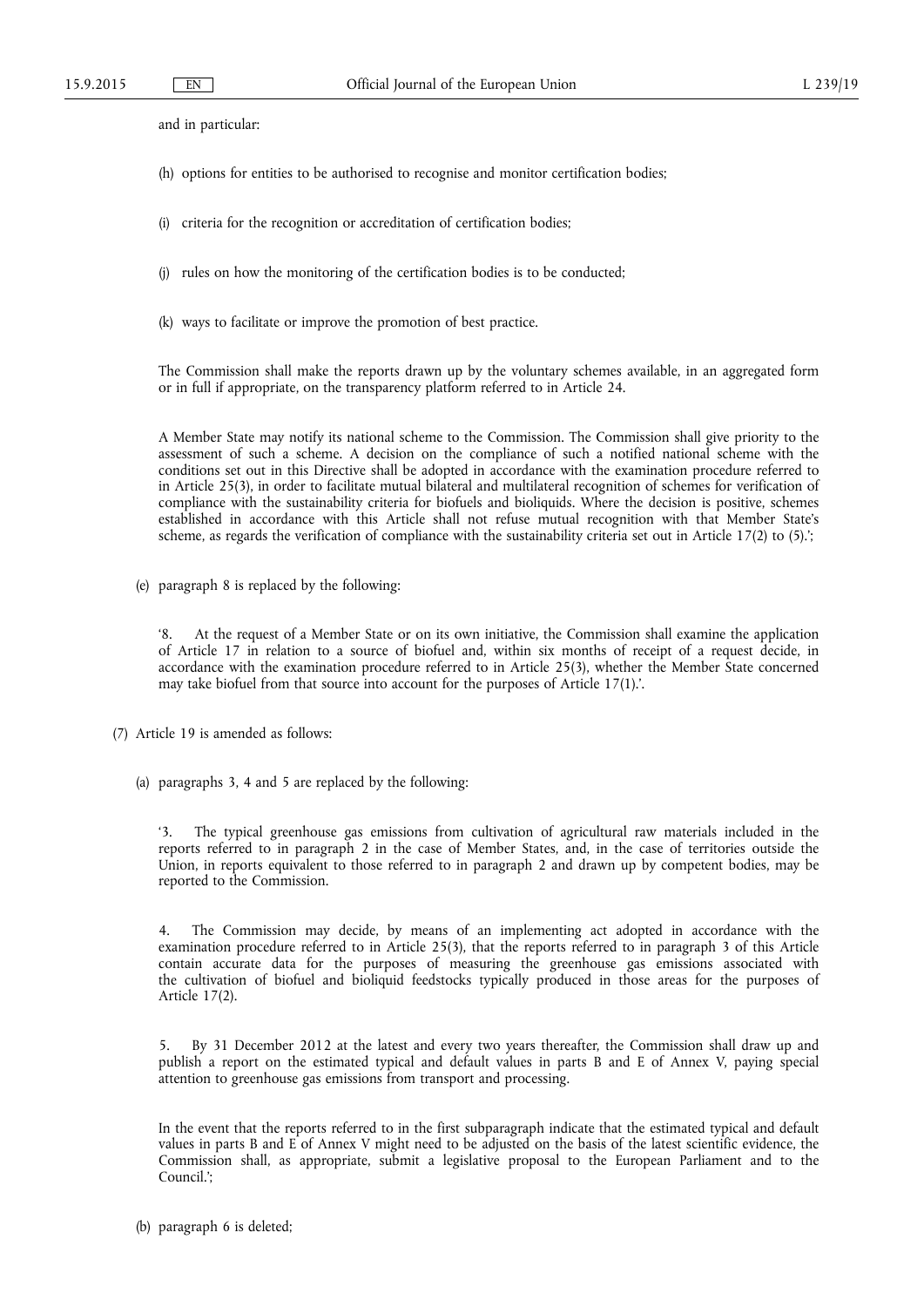(c) in paragraph 7, the first, second and third subparagraphs are replaced by the following:

The Commission shall keep Annex V under review, with a view, where justified, to the addition of values for further biofuel production pathways for the same or for other raw materials. That review shall also consider the modification of the methodology laid down in part C of Annex V, particularly with regard to:

- the method of accounting for wastes and residues;
- the method of accounting for co-products;
- the method of accounting for cogeneration; and
- the status given to agricultural crop residues as co-products.

The default values for waste vegetable or animal oil biodiesel shall be reviewed as soon as possible. In the event that the Commission's review concludes that additions to Annex V should be made, the Commission shall be empowered to adopt delegated acts pursuant to Article 25a to add, but not to remove or amend, estimated typical and default values in parts A, B, D and E of Annex V for biofuel and bioliquid pathways for which specific values are not yet included in that Annex.';

(d) paragraph 8 is replaced by the following:

Where necessary in order to ensure the uniform application of point 9 of Part C of Annex V, the Commission may adopt implementing acts setting out detailed technical specifications and definitions. Those implementing acts shall be adopted in accordance with the examination procedure referred to in Article 25(3).'.

- (8) Article 21 is deleted.
- (9) In Article 22(1), the second subparagraph is amended as follows:
	- (a) point (i) is replaced by the following:
		- '(i) the development and share of biofuels made from feedstocks listed in Annex IX including a resource assessment focusing on the sustainability aspects relating to the effect of the replacement of food and feed products for biofuel production, taking due account of the principles of the waste hierarchy established in Directive 2008/98/EC and the biomass cascading principle, taking into consideration the regional and local economic and technological circumstances, the maintenance of the necessary carbon stock in the soil and the quality of the soil and the ecosystems;';
	- (b) the following point is added:
		- '(o) the amounts of biofuels and bioliquids in energy units corresponding to each category of feedstock group listed in part A of Annex VIII taken into account by that Member State for the purpose of complying with the targets set out in Article  $3(1)$  and  $(2)$ , and in the first subparagraph of Article  $3(4)$ .
- (10) Article 23 is amended as follows:
	- (a) the last sentence in paragraph 1 is deleted;
	- (b) paragraph 4 is replaced by the following:

In reporting on greenhouse gas emission savings from the use of biofuels and bioliquids, the Commission shall use the amounts reported by Member States in accordance with point (o) of Article 22(1),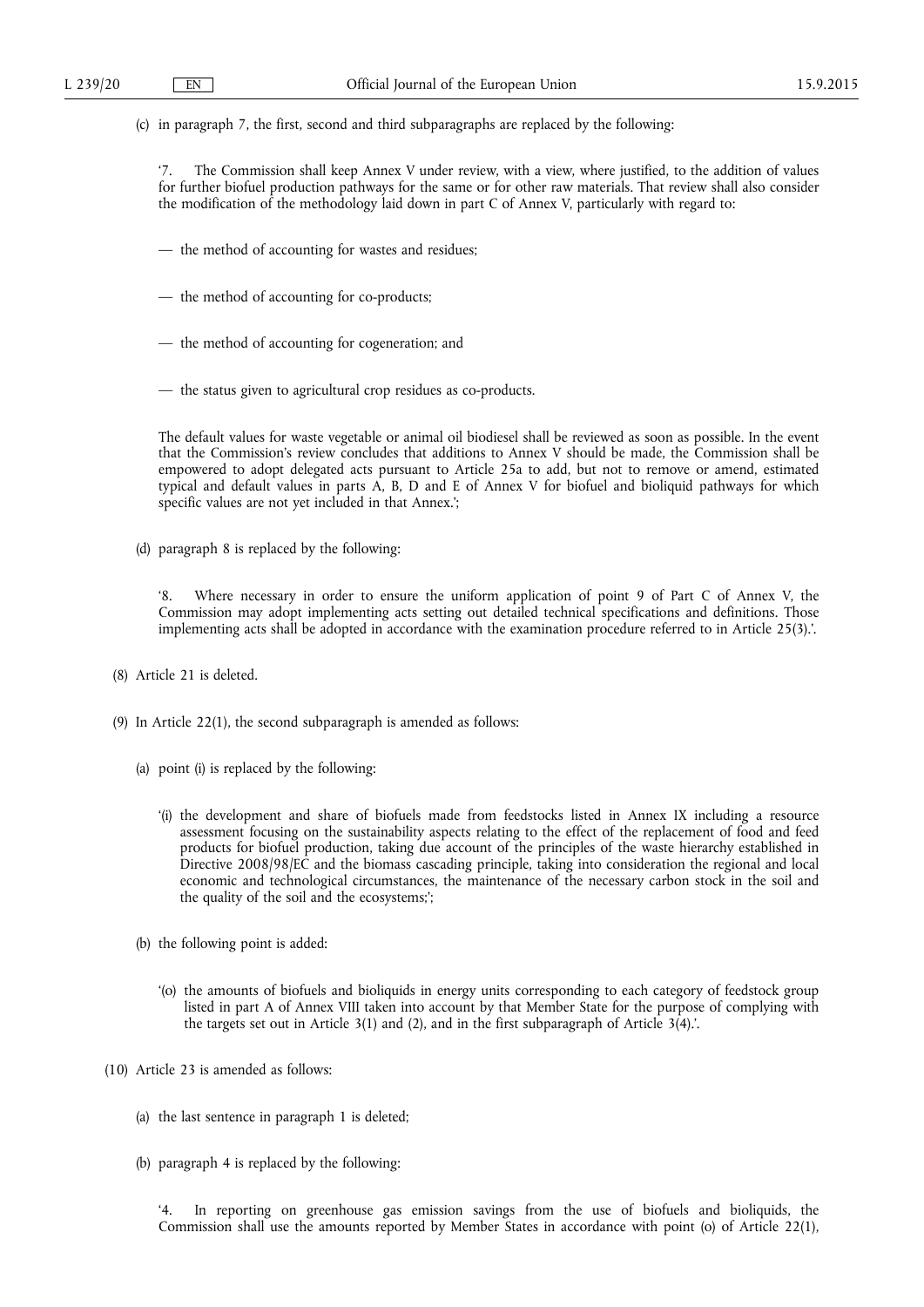including the provisional mean values of the estimated indirect land-use change emissions and the associated range derived from the sensitivity analysis as set out in Annex VIII. The Commission shall make data on the provisional mean values of the estimated indirect land-use change emissions and the associated range derived from the sensitivity analysis publicly available. In addition, the Commission shall evaluate whether and how the estimate for direct emission savings would change if co-products were accounted for using the substitution approach.';

- (c) in paragraph 5, points (e) and (f) are replaced by the following:
	- '(e) the availability and sustainability of biofuels made from feedstocks listed in Annex IX, including an assessment of the effect of the replacement of food and feed products for biofuel production, taking due account of the principles of the waste hierarchy established in Directive 2008/98/EC and the biomass cascading principle, taking into consideration the regional and local economic and technological circumstances, the maintenance of the necessary carbon stock in the soil and the quality of soil and ecosystems;
	- (f) information on, and analysis of, the available scientific research results regarding indirect land-use change in relation to all production pathways, accompanied by an assessment of whether the range of uncertainty identified in the analysis underlying the estimations of indirect land-use change emissions can be narrowed and the possible impact of Union policies, such as environment, climate and agricultural policies, can be factored in; and
	- (g) technological developments and availability of data on the use, economic and environmental impacts of biofuels and bioliquids produced in the Union from dedicated non-food crops grown primarily for energy purposes.';
- (d) in paragraph 8, point (b) of the first subparagraph is replaced by the following:
	- '(b) with respect to the targets referred to in Article 3(4), a review of:
		- (i) the cost-efficiency of the measures to be implemented to achieve the targets;
		- (ii) an assessment of the feasibility of reaching the targets whilst ensuring the sustainability of biofuels production in the Union and in third countries, and considering economic, environmental and social impacts, including indirect effects and impacts on biodiversity, as well as the commercial availability of second-generation biofuels;
		- (iii) the impact of the implementation of the targets on the availability of foodstuffs at affordable prices;
		- (iv) the commercial availability of electric, hybrid and hydrogen-powered vehicles, as well as the methodology chosen to calculate the share of energy from renewable sources consumed in the transport sector;
		- (v) the evaluation of specific market conditions, considering, in particular, markets in which transport fuels represent more than half of the final energy consumption, and markets which are fully dependent on imported biofuels;'.
- (11) Article 25 is replaced by the following:

*'Article 25* 

## **Committee procedure**

1. Except in the cases referred to in paragraph 2, the Commission shall be assisted by the Committee on Renewable Energy Sources. That committee shall be a committee within the meaning of Regulation (EU) No 182/2011 of the European Parliament and of the Council (\*).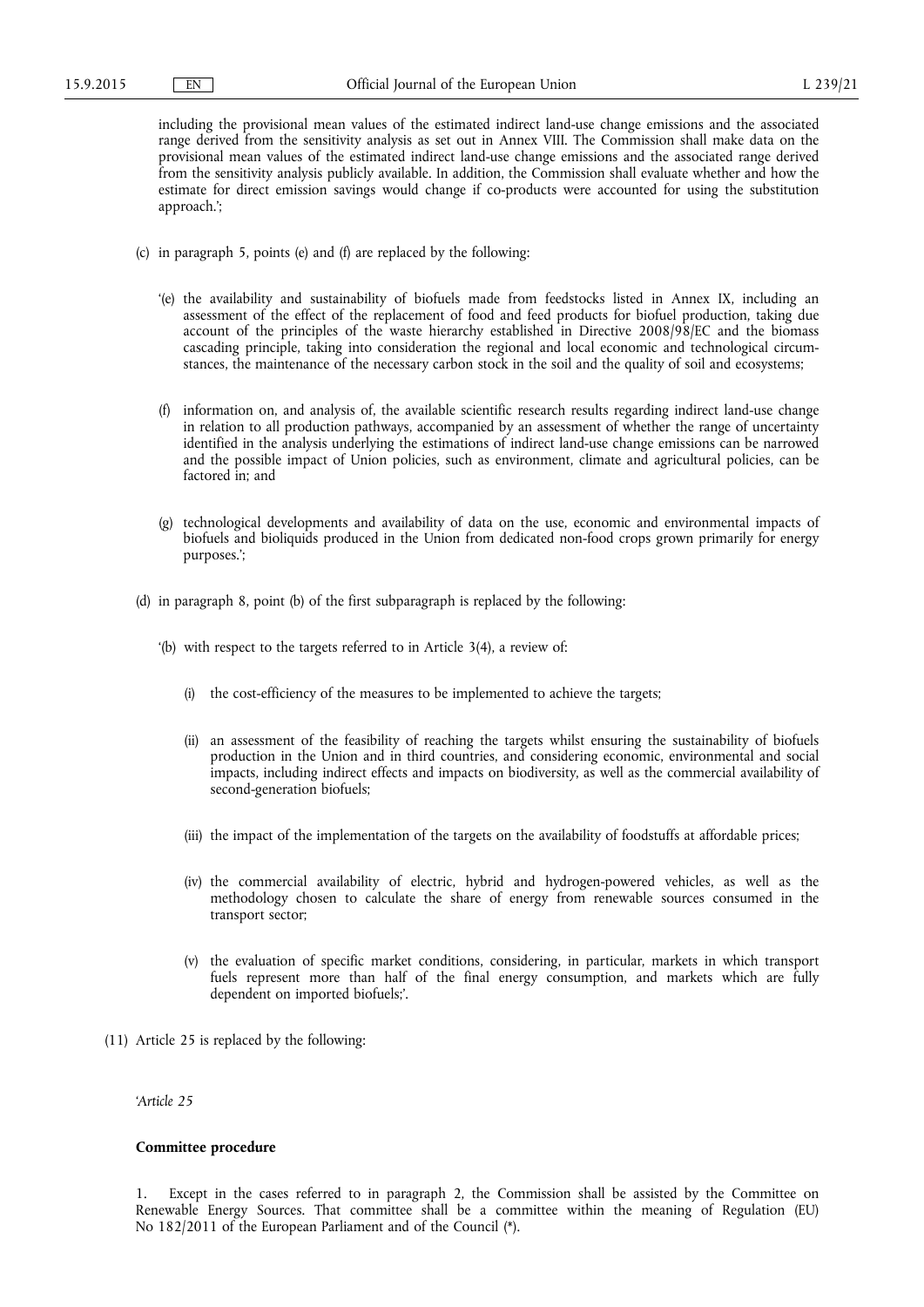2. For matters relating to the sustainability of biofuels and bioliquids, the Commission shall be assisted by the Committee on the Sustainability of Biofuels and Bioliquids. That committee shall be a committee within the meaning of Regulation (EU) No 182/2011.

3. Where reference is made to this paragraph, Article 5 of Regulation (EU) No 182/2011 shall apply.

Where the Committees deliver no opinion, the Commission shall not adopt the draft implementing act and the third subparagraph of Article 5(4) of Regulation (EU) No 182/2011 shall apply.

- (\*) Regulation (EU) No 182/2011 of the European Parliament and of the Council of 16 February 2011 laying down the rules and general principles concerning mechanisms for control by Member States of the Commission's exercise of implementing powers (OJ L 55, 28.2.2011, p. 13).'.
- (12) The following Article is inserted:

*'Article 25a* 

#### **Exercise of the delegation**

1. The power to adopt delegated acts is conferred on the Commission subject to the conditions laid down in this Article.

2. The power to adopt delegated acts referred to in Articles 3(5), 5(5) and 19(7) shall be conferred on the Commission for a period of five years from 5 October 2015.

The delegation of power referred to in Articles  $3(5)$ ,  $5(5)$  and  $19(7)$  may be revoked at any time by the European Parliament or by the Council. A decision of revocation shall put an end to the delegation of the power specified in that decision. It shall take effect the day following the publication of the decision in the *Official Journal of the European Union* or at a later date specified therein. It shall not affect the validity of any delegated acts already in force.

4. As soon as it adopts a delegated act, the Commission shall notify it simultaneously to the European Parliament and to the Council.

5. A delegated act adopted pursuant to Articles 3(5), 5(5) and 19(7) shall enter into force only if no objection has been expressed either by the European Parliament or the Council within a period of two months of notification of that act to the European Parliament and the Council or if, before the expiry of that period, the European Parliament and the Council have both informed the Commission that they will not object. That period shall be extended by two months at the initiative of the European Parliament or the Council.'.

(13) Annex V is amended and Annexes VIII and IX are added in accordance with Annex II to this Directive.

### *Article 3*

## **Review**

The Commission shall at the latest by 31 December 2016, submit a report to the European Parliament and to the Council including an assessment of the availability of the necessary quantities of cost-efficient biofuels on the Union market from non-land using feedstocks and non-food crops by 2020 and of their environmental, economic and social impacts, including the need for additional criteria to ensure their sustainability, and of the best available scientific evidence on indirect land-use change greenhouse gas emissions associated with the production of biofuels and bioliquids. The report shall, if appropriate, be accompanied by proposals for further measures, taking into account economic, social and environmental considerations.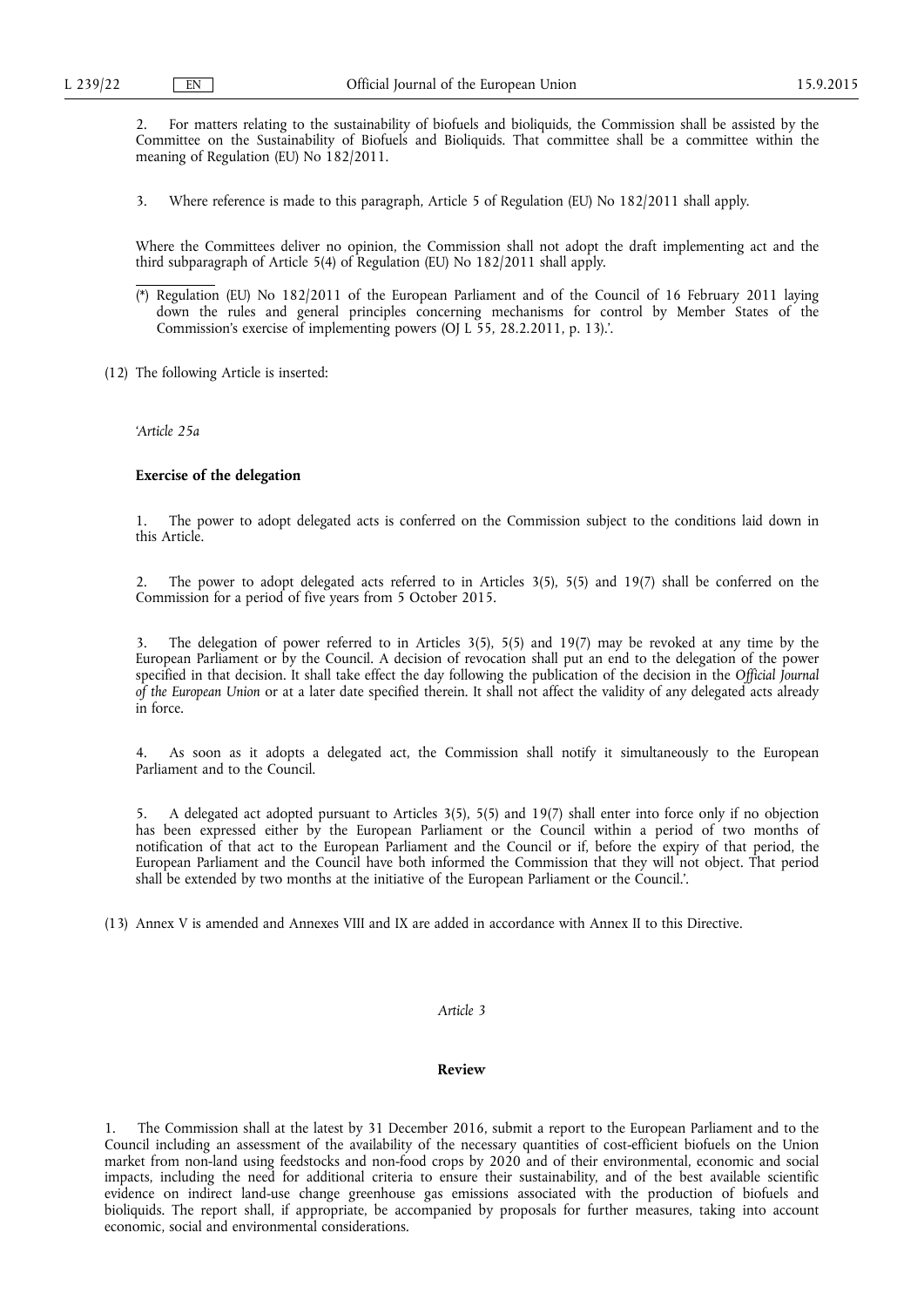2. The Commission shall, by 31 December 2017, submit a report to the European Parliament and to the Council reviewing, on the basis of the best latest available scientific evidence:

- (a) the effectiveness of the measures introduced by this Directive in limiting indirect land-use change greenhouse gas emissions associated with the production of biofuels and bioliquids. In this respect, the report shall also include the latest available information with regard to the key assumptions influencing the results from the modelling of the indirect land-use change greenhouse gas emissions associated with the production of biofuels and bioliquids, including measured trends in agricultural yields and productivity, co-product allocation and observed global land-use change and deforestation rates, and the possible impact of Union policies, such as environment, climate and agricultural policies, involving stakeholders in such review process;
- (b) the effectiveness of the incentives provided for biofuels from non-land-using feedstocks and non-food crops under Article 3(4) of Directive 2009/28/EC including whether the Union as a whole is expected to use 0,5 percentage points in energy content of the share of energy from renewable sources in all forms of transport in 2020 from biofuels produced from feedstocks and from other fuels listed in part A of Annex IX;
- (c) the impact of increased demand for biomass on biomass-using sectors;
- (d) the possibility of setting out criteria for the identification and certification of low indirect land-use change-risk biofuels and bioliquids that are produced in accordance with the sustainability criteria set out in Directives 98/70/EC and 2009/28/EC, with a view to updating Annex V to Directive 98/70/EC and Annex VIII to Directive 2009/28/EC, if appropriate;
- (e) the potential economic and environmental benefits and risks of increased production and use of dedicated non-food crops grown primarily for energy purposes, also by using data related to existing projects;
- (f) the relative share of bioethanol and biodiesel on the Union market and the share of energy from renewable sources in petrol. The Commission shall also assess the drivers that affect the share of energy from renewable sources in petrol, as well as any barriers to deployment. The assessment shall include costs, fuel standards, infrastructure and climatic conditions. If appropriate, the Commission may make recommendations on how to overcome any barriers identified; and
- (g) determining which Member States have chosen to apply the limit on the amount of biofuels produced from cereal and other starch-rich crops, sugars and oil crops and from crops grown as main crops primarily for energy purposes on agricultural land towards achieving the target set out in Article 7a of Directive 98/70/EC, and whether issues with implementation or achievement of the target set out in Article 7a of Directive 98/70/EC have arisen. The Commission shall also assess the extent to which biofuels produced from cereal and other starch-rich crops, sugars and oil crops and from crops grown as main crops primarily for energy purposes on agricultural land are being supplied to meet the target set out in Article 7a of Directive 98/70/EC above the levels that can contribute to the targets in Directive 2009/28/EC. The assessment shall include an evaluation of the indirect land-use change impact and of the cost-effectiveness of the approach taken by the Member States.

The report shall, if appropriate, also provide information on availability of financing and other measures to support progress towards achieving the share of 0,5 percentage points in energy content of biofuels produced from feedstocks and of other fuels listed in part A of Annex IX, in the share of energy from renewable sources in all forms of transport in the Union as soon as possible, if technically feasible and economically viable.

The report referred to in the first subparagraph shall, if appropriate, be accompanied by legislative proposals, based on the best available scientific evidence, for:

(a) introducing adjusted estimated indirect land-use change emissions factors into the appropriate sustainability criteria set out in Directives 98/70/EC and 2009/28/EC;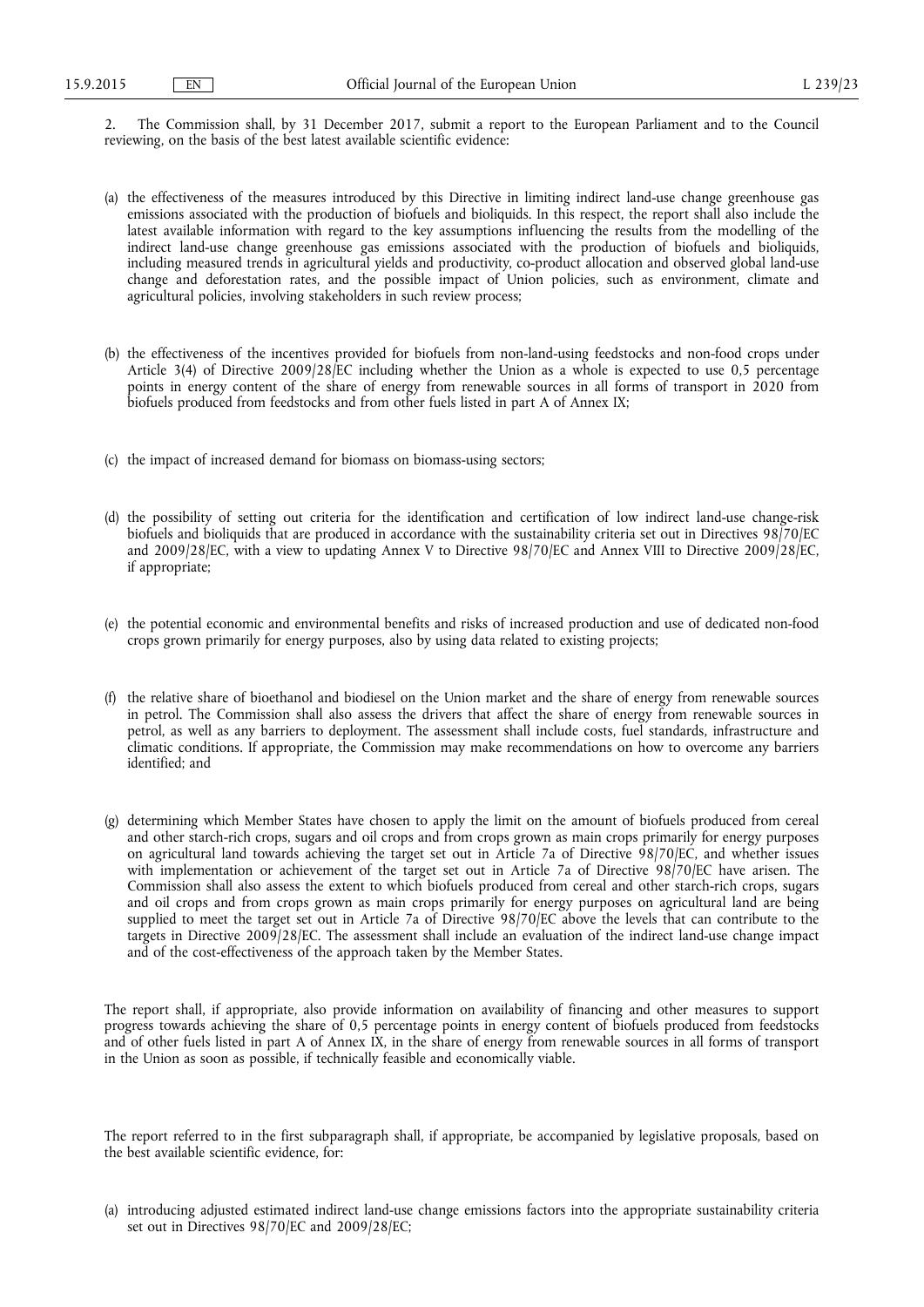- (b) introducing further measures taken to prevent and fight fraud, including additional measures to be taken at Union  $level<sup>2</sup>$
- (c) promoting sustainable biofuels after 2020 in a technology-neutral manner, in the context of the 2030 framework for climate and energy policies.

3. The Commission shall, if appropriate in light of the reports by the voluntary schemes in accordance with the second subparagraph of Article  $7c(6)$  of Directive 98/70/EC and the second subparagraph of Article 18(6) of Directive 2009/28/EC, submit a proposal to the European Parliament and to the Council for amending the provisions of those Directives relating to voluntary schemes with a view to promoting best practice.

## *Article 4*

#### **Transposition**

1. Member States shall bring into force the laws, regulations and administrative provisions necessary to comply with this Directive by 10 September 2017. They shall immediately inform the Commission thereof.

When Member States adopt those measures, they shall contain a reference to this Directive or shall be accompanied by such a reference on the occasion of their official publication. The methods of making such reference shall be laid down by Member States.

2. Member States shall communicate to the Commission the text of the main measures of national law which they adopt in the field covered by this Directive. On that occasion, Member States shall inform the Commission of their national targets set in accordance with point (e) of Article 3(4) of Directive 2009/28/EC and, where appropriate, of a differentiation of their national target as compared to the reference value referred to therein, and the grounds therefor.

In 2020, Member States shall report to the Commission on their respective achievements towards their national targets set in accordance with point (e) of Article 3(4) of Directive 2009/28/EC, specifying the reasons for any shortfall.

# *Article 5*

## **Entry into force**

This Directive shall enter into force on the twentieth day following that of its publication in the *Official Journal of the European Union*.

## *Article 6*

## **Addressees**

This Directive is addressed to the Member States.

Done at Strasbourg, 9 September 2015.

*For the European Parliament The President*  M. SCHULZ

*For the Council The President*  N. SCHMIT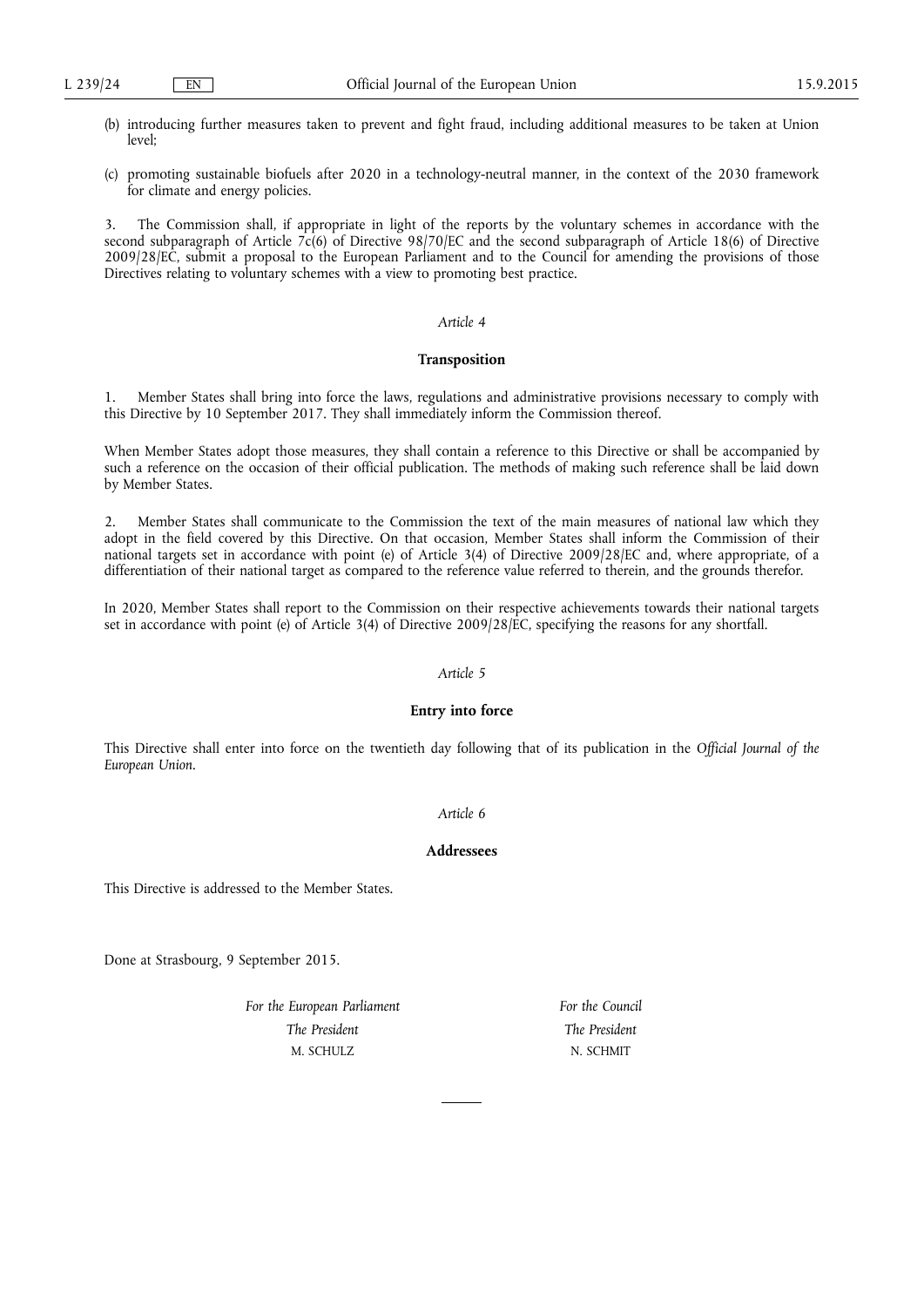#### *ANNEX I*

The Annexes to Directive 98/70/EC are amended as follows:

- (1) Point 7 of Part C of Annex IV, is replaced by the following:
	- '7. Annualised emissions from carbon stock changes caused by land-use change, e<sub>l</sub>, shall be calculated by dividing total emissions equally over 20 years. For the calculation of those emissions, the following rule shall be applied:

$$
e_1 = (CS_R - CS_A) \times 3,664 \times 1/20 \times 1/P - e_B
$$
, (\*)

where

- $e_i$  = annualised greenhouse gas emissions from carbon stock change due to land-use change (measured as mass (grams) of CO<sub>2</sub>-equivalent per unit biofuel energy (megajoules)). "Cropland" (\*\*) and "perennial cropland" (\*\*\*) shall be regarded as one land use;
- $CS<sub>p</sub>$  = the carbon stock per unit area associated with the reference land-use (measured as mass (tonnes) of carbon per unit area, including both soil and vegetation). The reference land-use shall be the land-use in January 2008 or 20 years before the raw material was obtained, whichever was the later;
- $CS_A$  = the carbon stock per unit area associated with the actual land-use (measured as mass (tonnes) of carbon per unit area, including both soil and vegetation). In cases where the carbon stock accumulates over more than one year, the value attributed to  $CS<sub>A</sub>$  shall be the estimated stock per unit area after 20 years or when the crop reaches maturity, whichever is the earlier;
- P = the productivity of the crop (measured as biofuel energy per unit area per year) and
- $e_B$  = bonus of 29 gCO<sub>2eq</sub>/MJ biofuel if biomass is obtained from restored degraded land under the conditions provided for in point 8.
- (\*) The quotient obtained by dividing the molecular weight of CO<sub>2</sub> (44,010 g/mol) by the molecular weight of carbon (12,011 g/mol) is equal to  $3,664$ .
- (\*\*) Cropland as defined by IPCC.
- (\*\*\*) Perennial crops are defined as multi-annual crops, the stem of which is usually not annually harvested such as short rotation coppice and oil palm.'.
- (2) The following Annex is added:

#### *'ANNEX V*

Part A. Provisional estimated indirect land-use change emissions from biofuels (gCO<sub>2eq</sub>/MJ) (\*)

| Feedstock group                     | Mean $(*)$ | Interpercentile range derived from the sensitivity analysis $\left(^{\ast\ast}\right)$ |
|-------------------------------------|------------|----------------------------------------------------------------------------------------|
| Cereals and other starch-rich crops | 12         | 8 to 16                                                                                |
| Sugars                              | 13         | 4 to 17                                                                                |
| Oil crops                           | 55         | 33 to 66                                                                               |

(\*) The mean values included here represent a weighted average of the individually modelled feedstock values.

(\*\*) The range included here reflects 90 % of the results using the fifth and ninety-fifth percentile values resulting from the analysis. The fifth percentile suggests a value below which 5 % of the observations were found (i.e. 5 % of total data used showed results below 8, 4, and 33 gCO<sub>2eq</sub>/MJ). The ninety-fifth percentile suggests a value below which 95 % of the observations were found (i.e. 5 % of total data used showed results above 16, 17, and 66  $\rm gCO_{2eq}/MJ).$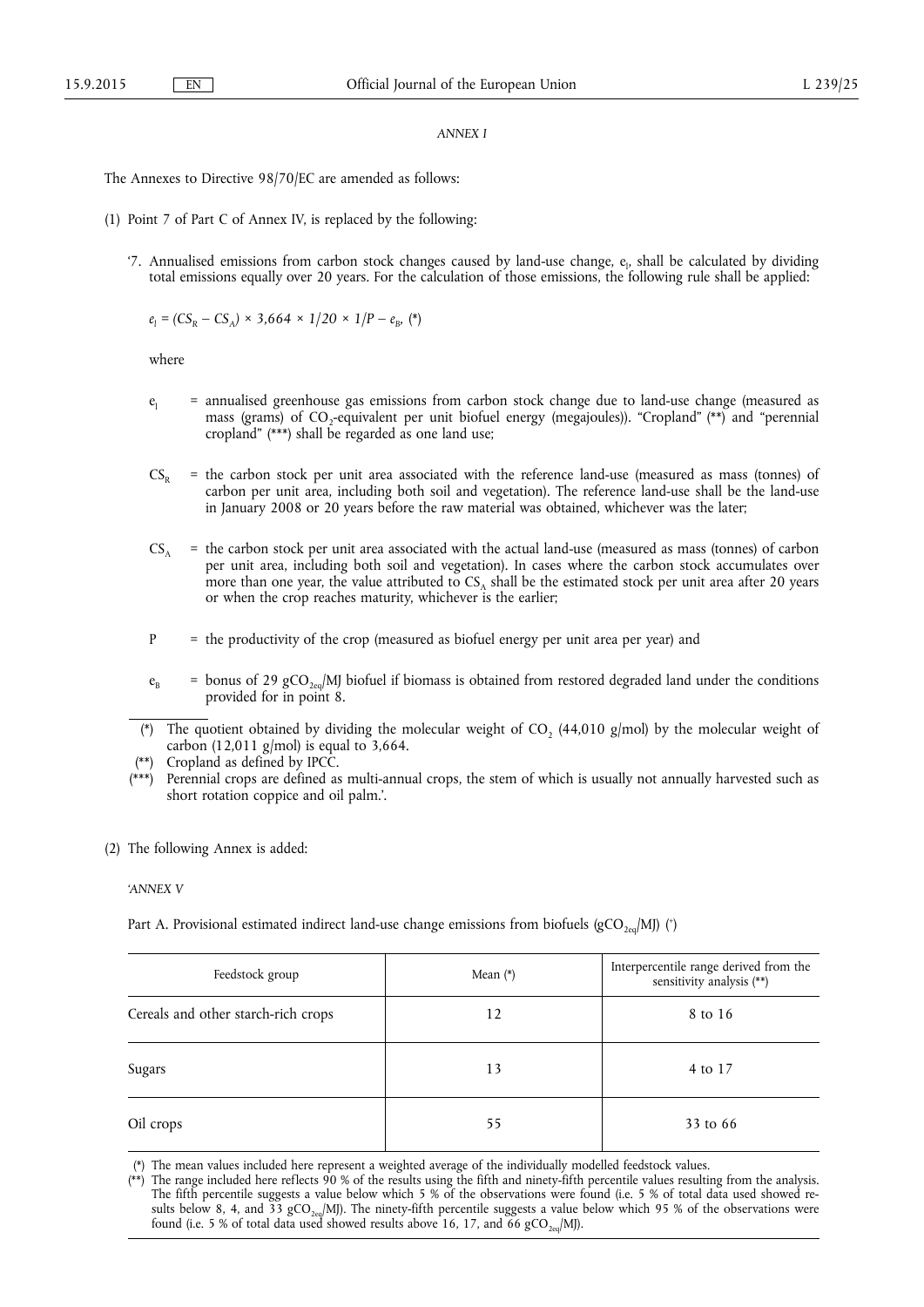Part B. Biofuels for which the estimated indirect land-use change emissions are considered to be zero

Biofuels produced from the following feedstock categories will be considered to have estimated indirect land-use change emissions of zero:

- (1) feedstocks which are not listed under Part A of this Annex.
- (2) feedstocks, the production of which has led to direct land-use change, i.e. a change from one of the following IPCC land cover categories; forest land, grassland, wetlands, settlements, or other land, to cropland or perennial cropland (<sup>++</sup>). In such a case a direct land-use change emission value (*e*<sub>l</sub>) should have been calculated in accordance with paragraph 7 of Part C of Annex IV.

<sup>(</sup> + ) The mean values reported here represent a weighted average of the individually modelled feedstock values. The magnitude of the values in the Annex is sensitive to the range of assumptions (such as treatment of co-products, yield developments, carbon stocks and displacement of other commodities) used in the economic models developed for their estimation. Although it is therefore not possible to fully characterise the uncertainty range associated with such estimates, a sensitivity analysis conducted on the results based on a random variation of key parameters, a so-called Monte Carlo analysis, was conducted.

<sup>(</sup> ++) Perennial crops are defined as multi-annual crops, the stem of which is usually not annually harvested such as short rotation coppice and oil palm.'.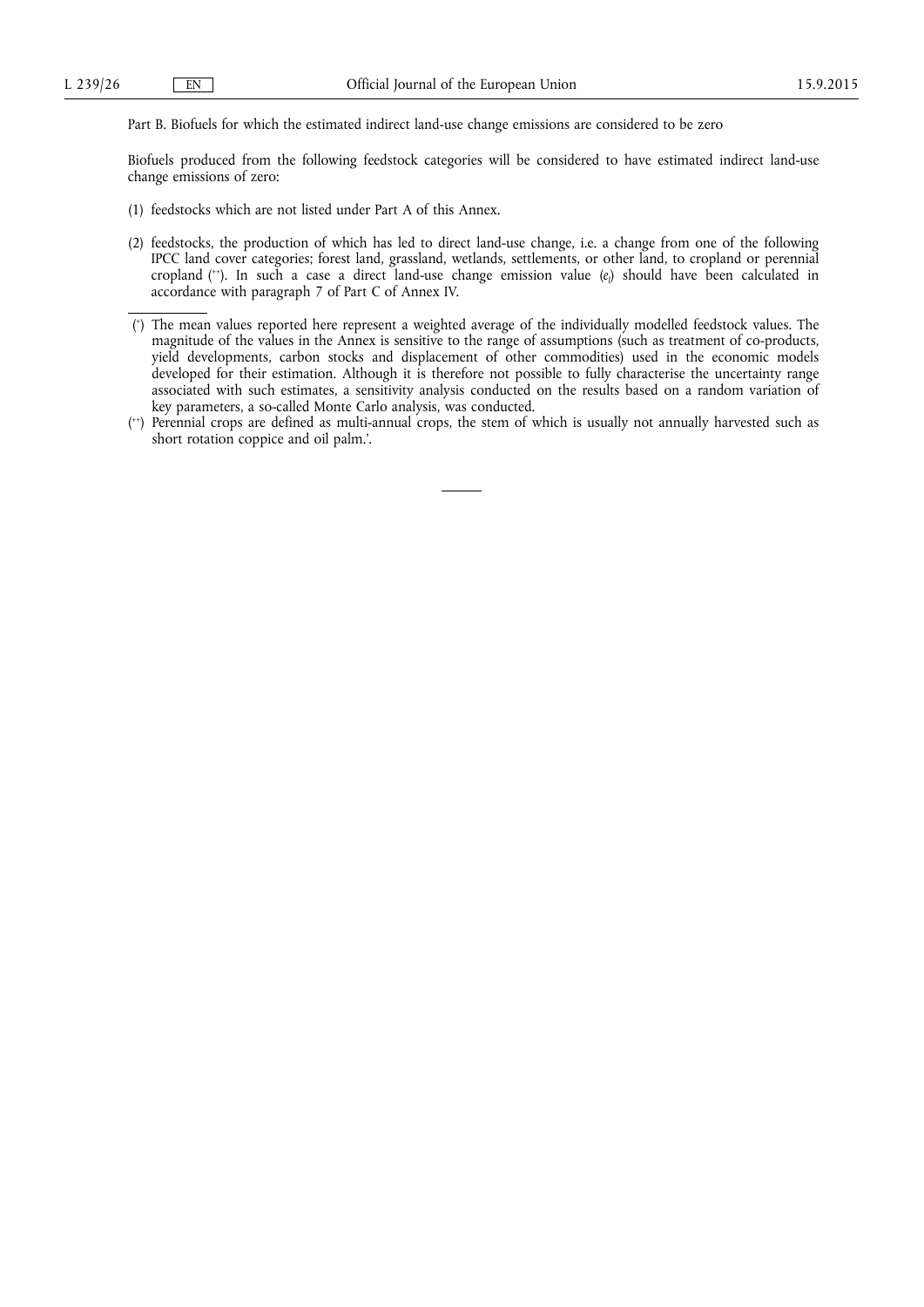## *ANNEX II*

The Annexes to Directive 2009/28/EC are amended as follows:

- (1) Point 7 of part C of Annex V, is replaced by the following:
	- '7. Annualised emissions from carbon stock changes caused by land-use change, e<sub>l</sub>, shall be calculated by dividing total emissions equally over 20 years. For the calculation of those emissions, the following rule shall be applied:

$$
e_1 = (CS_R - CS_A) \times 3,664 \times 1/20 \times 1/P - e_B
$$
, (\*)

where

- $e_i$  = annualised greenhouse gas emissions from carbon stock change due to land-use change (measured as mass (grams) of CO<sub>2</sub>-equivalent per unit of biofuel or bioliquid energy (megajoules)). "Cropland" (\*\*) and "perennial cropland" (\*\*\*) shall be regarded as one land use;
- $CS<sub>p</sub>$  = the carbon stock per unit area associated with the reference land-use (measured as mass (tonnes) of carbon per unit area, including both soil and vegetation). The reference land-use shall be the land-use in January 2008 or 20 years before the raw material was obtained, whichever was the later;
- $CS_A$  = the carbon stock per unit area associated with the actual land-use (measured as mass (tonnes) of carbon per unit area, including both soil and vegetation). In cases where the carbon stock accumulates over more than one year, the value attributed to  $CS<sub>A</sub>$  shall be the estimated stock per unit area after 20 years or when the crop reaches maturity, whichever the earlier;
- $P =$  the productivity of the crop (measured as biofuel or bioliquid energy per unit area per year) and
- $e_B$  = bonus of 29 gCO<sub>2eq</sub>/MJ biofuel or bioliquid if biomass is obtained from restored degraded land under the conditions provided for in point 8.
- (\*) The quotient obtained by dividing the molecular weight of CO<sub>2</sub> (44,010 g/mol) by the molecular weight of carbon (12,011 g/mol) is equal to  $3,664$ .
- (\*\*) Cropland as defined by IPCC.
- (\*\*\*) Perennial crops are defined as multi-annual crops, the stem of which is usually not annually harvested such as short rotation coppice and oil palm.'.
- (2) The following Annex is added:

#### *'ANNEX VIII*

Part A. Provisional estimated indirect land-use change emissions from biofuel and bioliquid feedstocks (gCO<sub>2eq</sub>/MJ) (\*)

| Feedstock group                     | Mean $(*)$ | Interpercentile range derived from the sensitivity analysis $(**)$ |
|-------------------------------------|------------|--------------------------------------------------------------------|
| Cereals and other starch-rich crops | 12         | 8 to 16                                                            |
| Sugars                              | 13         | 4 to 17                                                            |
| Oil crops                           | 55         | 33 to 66                                                           |

(\*) The mean values included here represent a weighted average of the individually modelled feedstock values.

 $(**)$  The range included here reflects 90 % of the results using the fifth and ninety-fifth percentile values resulting from the analysis. The fifth percentile suggests a value below which 5 % of the observations were found (i.e. 5 % of total data used showed results below 8, 4, and 33 gCO<sub>2eq</sub>/MJ). The ninety-fifth percentile suggests a value below which 95 % of the observations were found (i.e. 5 % of total data used showed results above 16, 17, and 66  $\rm gCO_{2eq}/MJ).$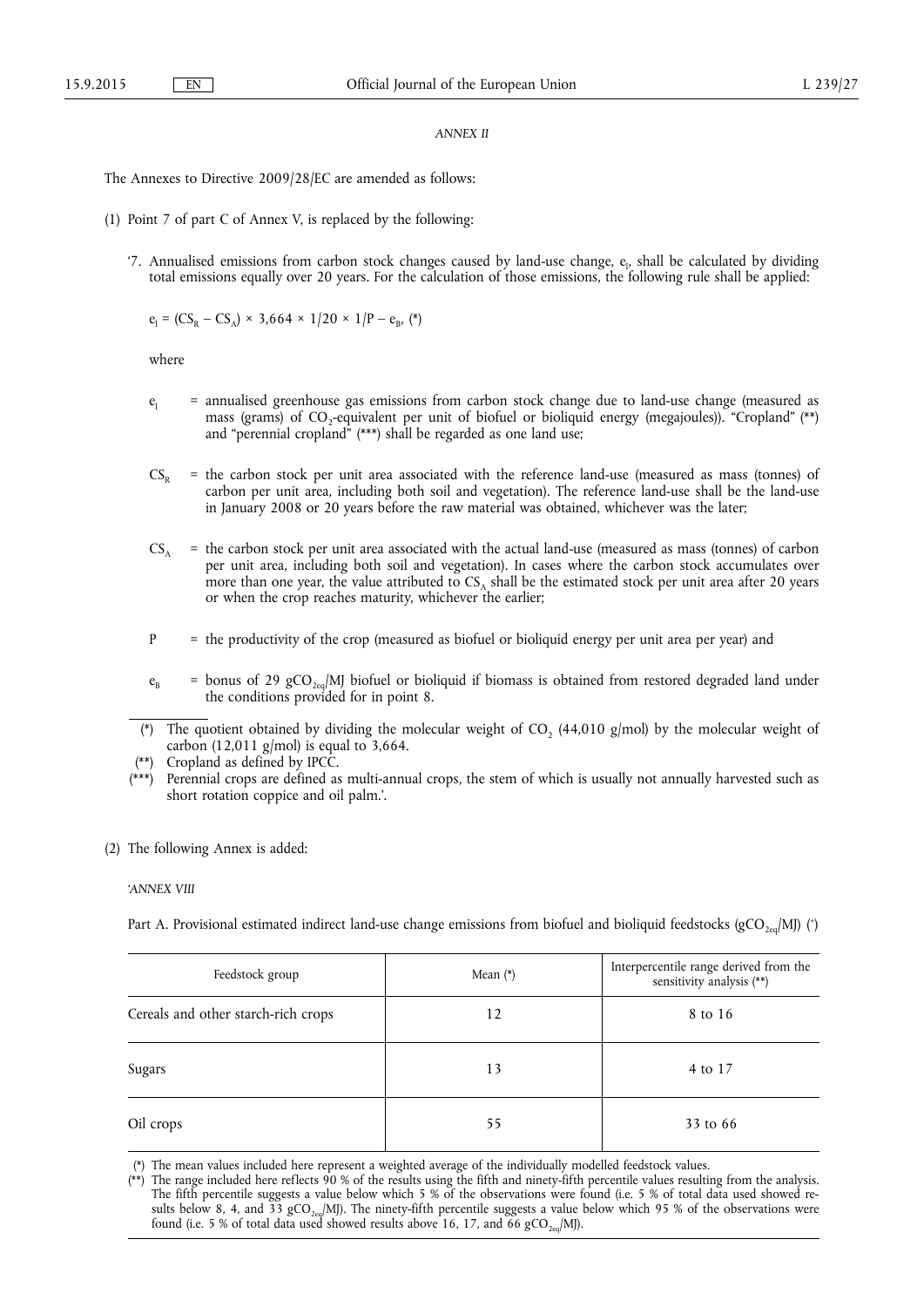Part B. Biofuels and bioliquids for which the estimated indirect land-use change emissions are considered to be zero

Biofuels and bioliquids produced from the following feedstock categories will be considered to have estimated indirect land-use change emissions of zero:

- (1) feedstocks which are not listed under part A of this Annex.
- (2) feedstocks, the production of which has led to direct land-use change, i.e. a change from one of the following IPCC land cover categories: forest land, grassland, wetlands, settlements, or other land, to cropland or perennial cropland (<sup>++</sup>). In such a case a direct land-use change emission value (e<sub>l</sub>) should have been calculated in accordance with point 7 of part C of Annex V.
- ( + ) The mean values reported here represent a weighted average of the individually modelled feedstock values. The magnitude of the values in the Annex is sensitive to the range of assumptions (such as treatment of co-products, yield developments, carbon stocks and displacement of other commodities) used in the economic models developed for their estimation. Although it is therefore not possible to fully characterise the uncertainty range associated with such estimates, a sensitivity analysis conducted on the results based on a random variation of key parameters, a so-called Monte Carlo analysis, was conducted.
- ( ++) Perennial crops are defined as multi-annual crops, the stem of which is usually not annually harvested such as short rotation coppice and oil palm.'.
- (3) The following Annex is added:

### *'ANNEX IX*

Part A. Feedstocks and fuels, the contribution of which towards the target referred to in the first subparagraph of Article 3(4) shall be considered to be twice their energy content:

- (a) Algae if cultivated on land in ponds or photobioreactors.
- (b) Biomass fraction of mixed municipal waste, but not separated household waste subject to recycling targets under point (a) of Article 11(2) of Directive 2008/98/EC.
- (c) Bio-waste as defined in Article 3(4) of Directive 2008/98/EC from private households subject to separate collection as defined in Article 3(11) of that Directive.
- (d) Biomass fraction of industrial waste not fit for use in the food or feed chain, including material from retail and wholesale and the agro-food and fish and aquaculture industry, and excluding feedstocks listed in part B of this Annex.
- (e) Straw.
- Animal manure and sewage sludge.
- (g) Palm oil mill effluent and empty palm fruit bunches.
- (h) Tall oil pitch.
- (i) Crude glycerine.
- (j) Bagasse.
- (k) Grape marcs and wine lees.
- (l) Nut shells.
- (m) Husks.
- (n) Cobs cleaned of kernels of corn.